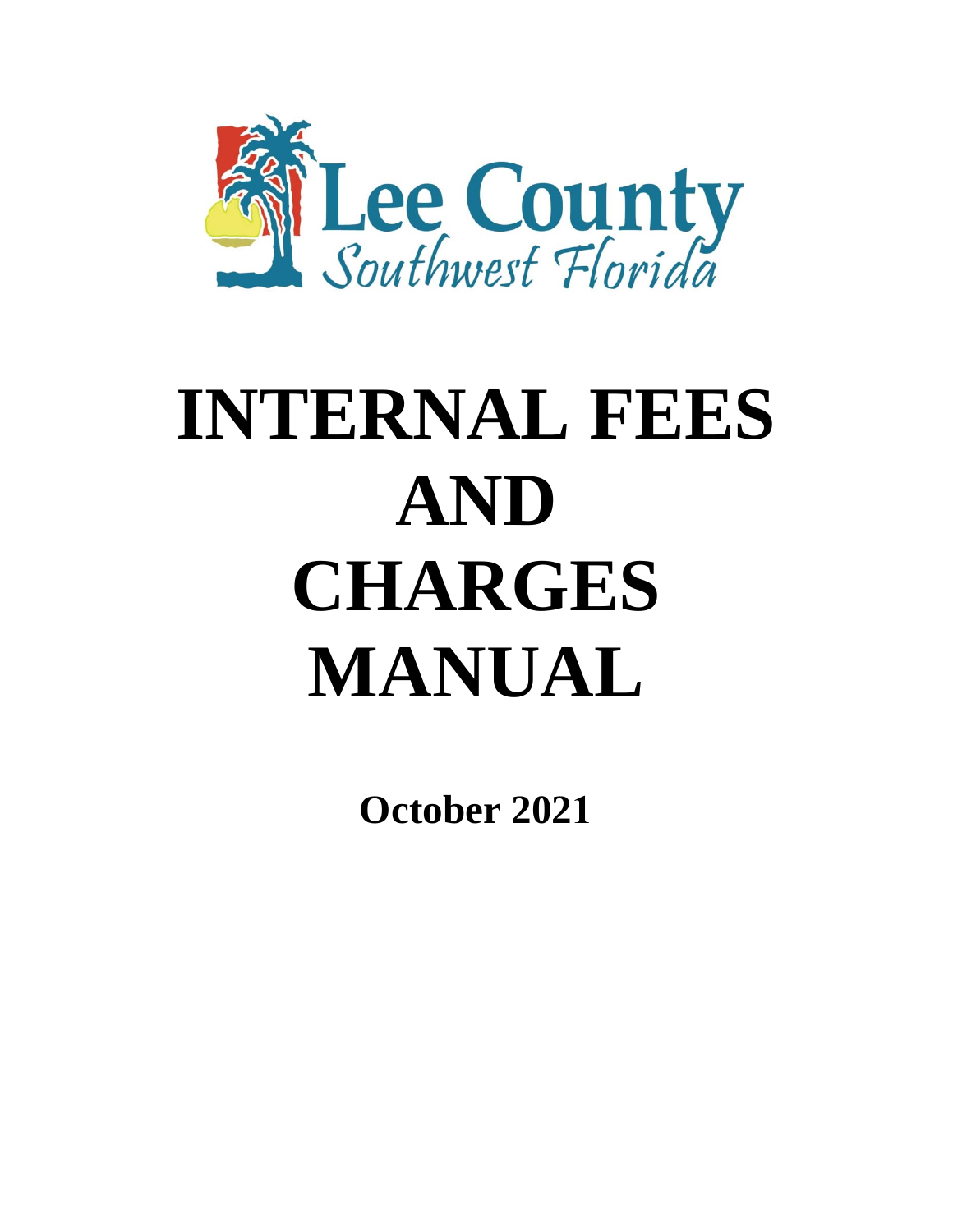### **INSTRUCTIONS FOR ESTABLISHING NEW FEES OR REVISING EXISTING FEES**

**(Internal Fees and Charges Manual)**

### **Administrative Code 3-22**

Internal Fees and Charges are hereby established by **Resolution Number 01-02-44** on 02/27/01.

### **TO ESTABLISH A NEW INTERNAL FEE OR TO REVISE AN EXISTING INTERNAL FEE:**

The County Manager has been given the authority to revise or add, without further Board approval, all fees and charges.

To **establish a new fee,** the requesting Department will submit a draft of the new fee along with the Internal Fees Manual pink sheet to the County Attorney and the County Manager for approval. After approval, the County Manager will forward the completed draft and signed pink sheet to Public Resources to update the Internal Fees Manual. Public Resources may request the clean copy in word format through email.

To **revise an existing fee**, the requesting Department will send the current fee page with strike through revisions typed in red, a clean hard copy and the Internal Fees Manual pink sheet to the County Attorney and the County Manager for approval. After approval, the County Manager will forward the revised page and signed pink sheet to Public Resources to update the Internal Fees Manual.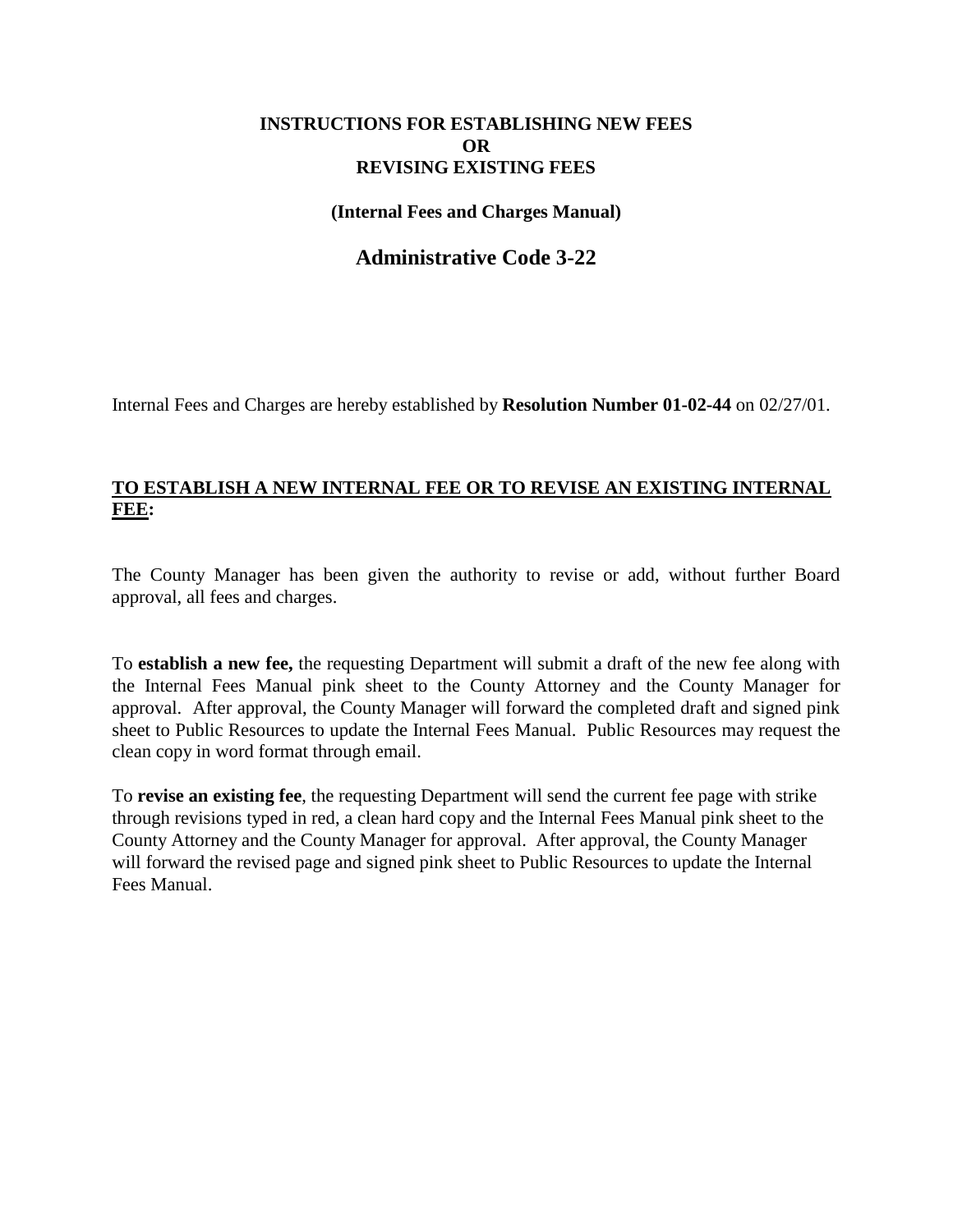### **INTERNAL FEES AND CHARGES MANUAL TABLE OF CONTENTS**

### **COMMUNITY DEVELOPMENT**

### **Development Services**

Zoning and Development Services

### **COUNTY MANAGER**

### **County Manager**

Mail Center Pre-Printed Forms Supplements to the Codes of Laws and Ordinances

### C**ounty Manager, County Lands**

Capital Improvement

### **FLEET MANAGEMENT**

Rolling and Motorized Equipment Fleet Maintenance Gasoline/Diesel Fuel

### **INDEPENDENT/ PUBLIC SAFETY**

Radios Maintenance Contract Charges Operating Budget Charges

### **PUBLIC WORKS**

### **Natural Resources**

Environmental Laboratory Charges for Services Rental Fees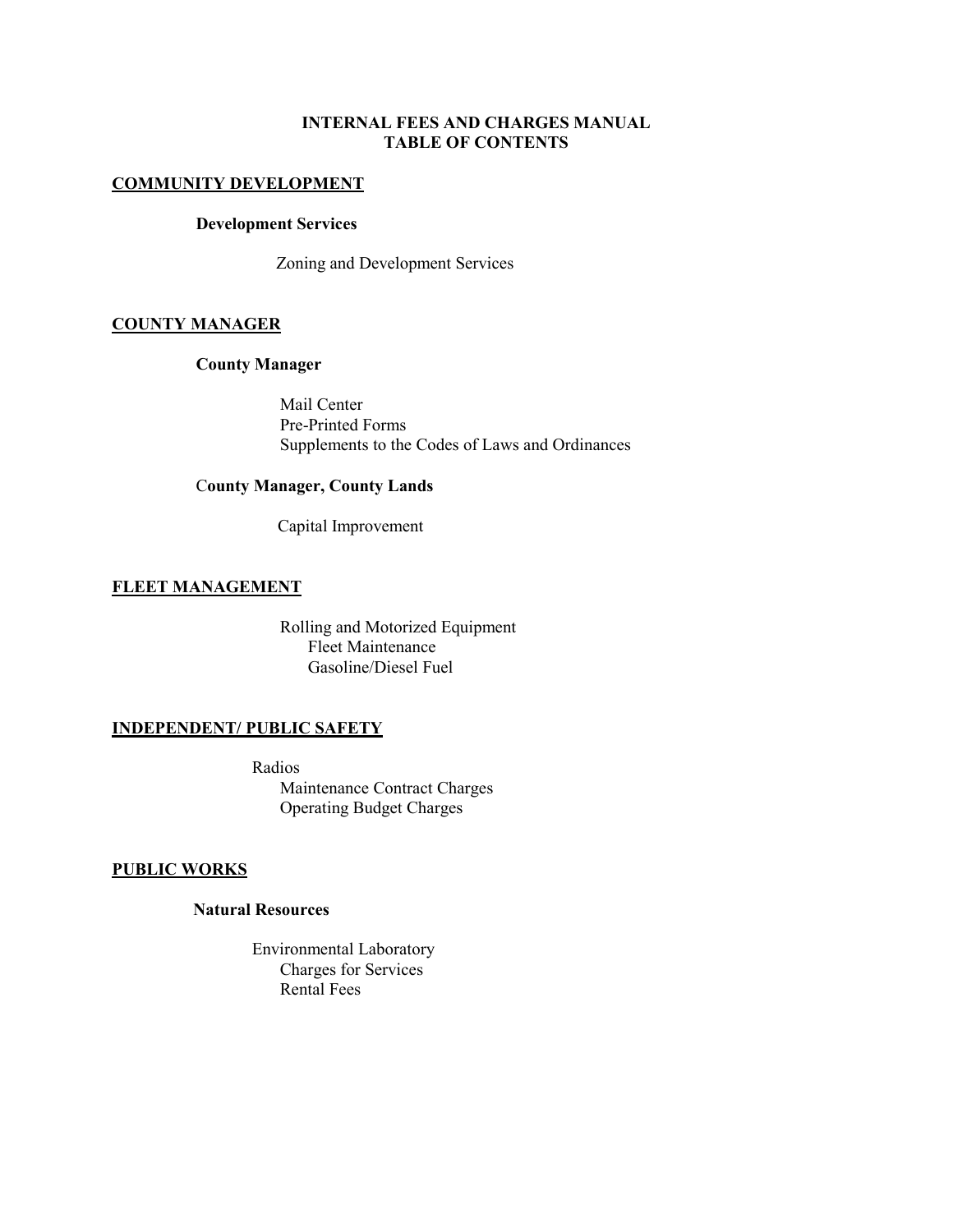### **SOLID WASTE**

Code Enforcement Abatement Project Property Clean Up Utilities Division BioSolid Waste Disposal

### **TECHNOLOGY SERVICES**

 Atos Origin Charges Telephones Telephones/Data Lines Equipment/Parts Purchases Future Capital Charges Long Distance Charges & Directory Assistance Charges Maintenance Contract Charges Service, Repair & Installation Charges Telephone Line/ Operating Fee Charges

**Graphics** Video Production/Reproduction

### **TRANSIT**

 Fixed Route Commuter Special Trips

### **TRANSPORTATION**

 Operations Maintenance and Operations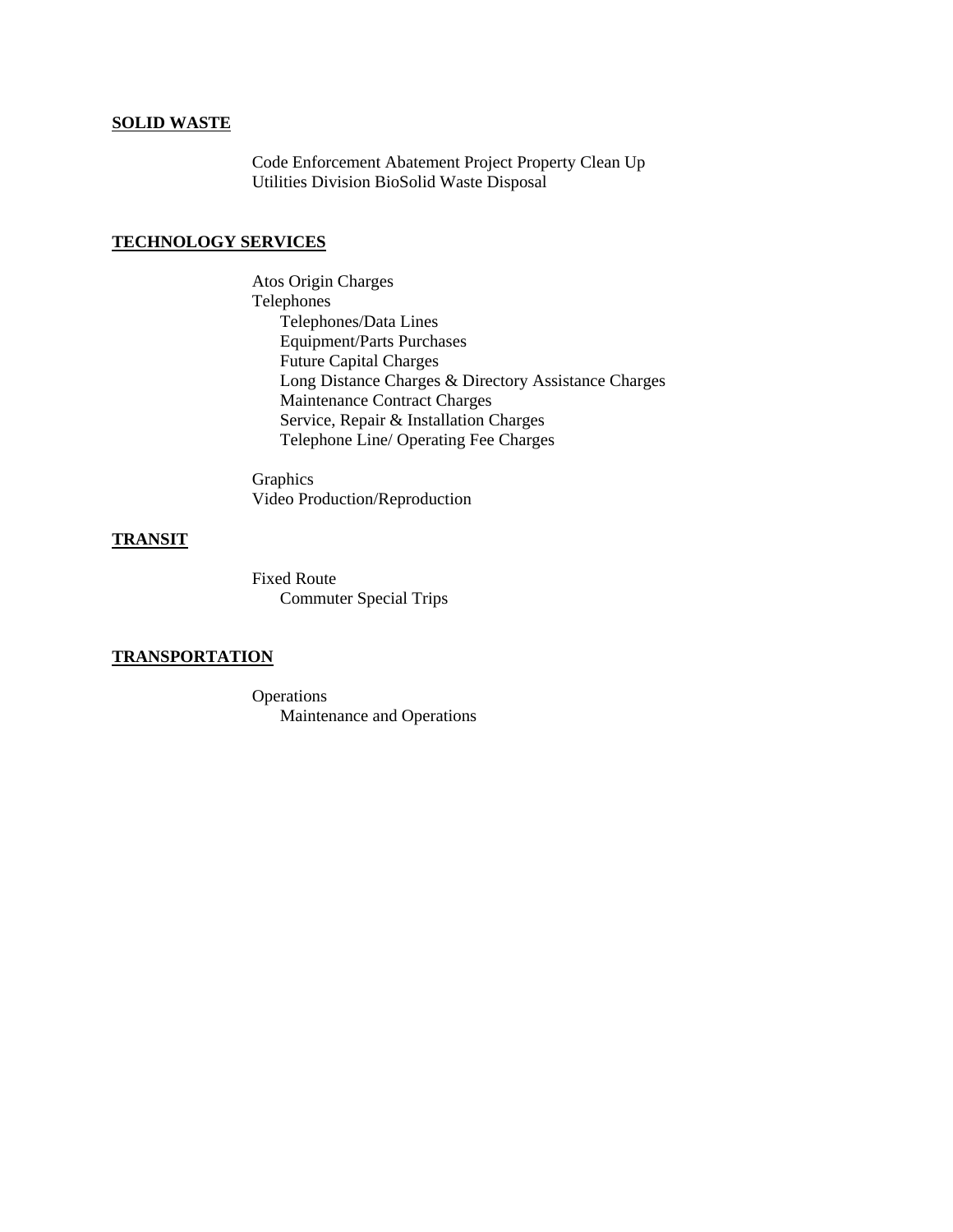**DEPARTMENT/DIVISION: COMMUNITY DEVELOPMENT/DEVELOPMENT SERVICES**

### **PROGRAM: ZONING AND DEVELOPMENT SERVICES**

### **REVENUE ACCOUNT STRING:**

### **INDICATE BELOW THE BASIS FOR CALCULATING THE CHARGE ASSESSED:**

County Departments pay the same rate as external users, except as provided in LDC Section 2-462. (See External Fees and Charges Manual.)

**CONTACT PERSON: KAREN HUTCHERSON PHONE: 533-8543**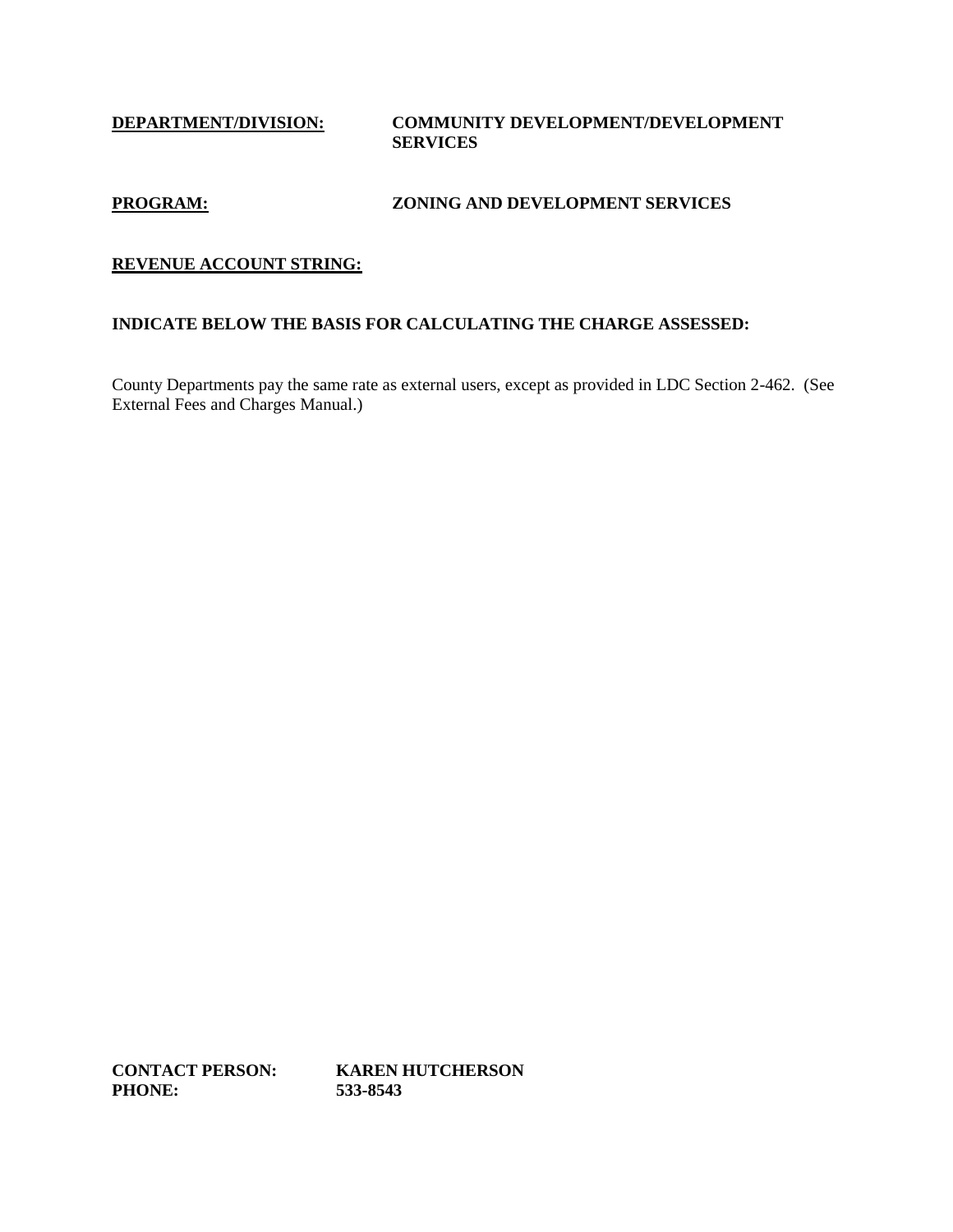### **DEPARTMENT/DIVISION: COUNTY MANAGER**

### **PROGRAM: MAIL CENTER**

### **ACCOUNT STRING: GC5190300100.504211**

### **INDICATE BELOW THE BASIS FOR CALCULATING THE CHARGE ASSESSED:**

| Postal charges are actual charges per item.   | \$ .45 & up |
|-----------------------------------------------|-------------|
| Pre Sort charges are actual charges per item. | \$ .46 & up |

**CONTACT PERSON: JOYCE CONATSER PHONE: 533-2492**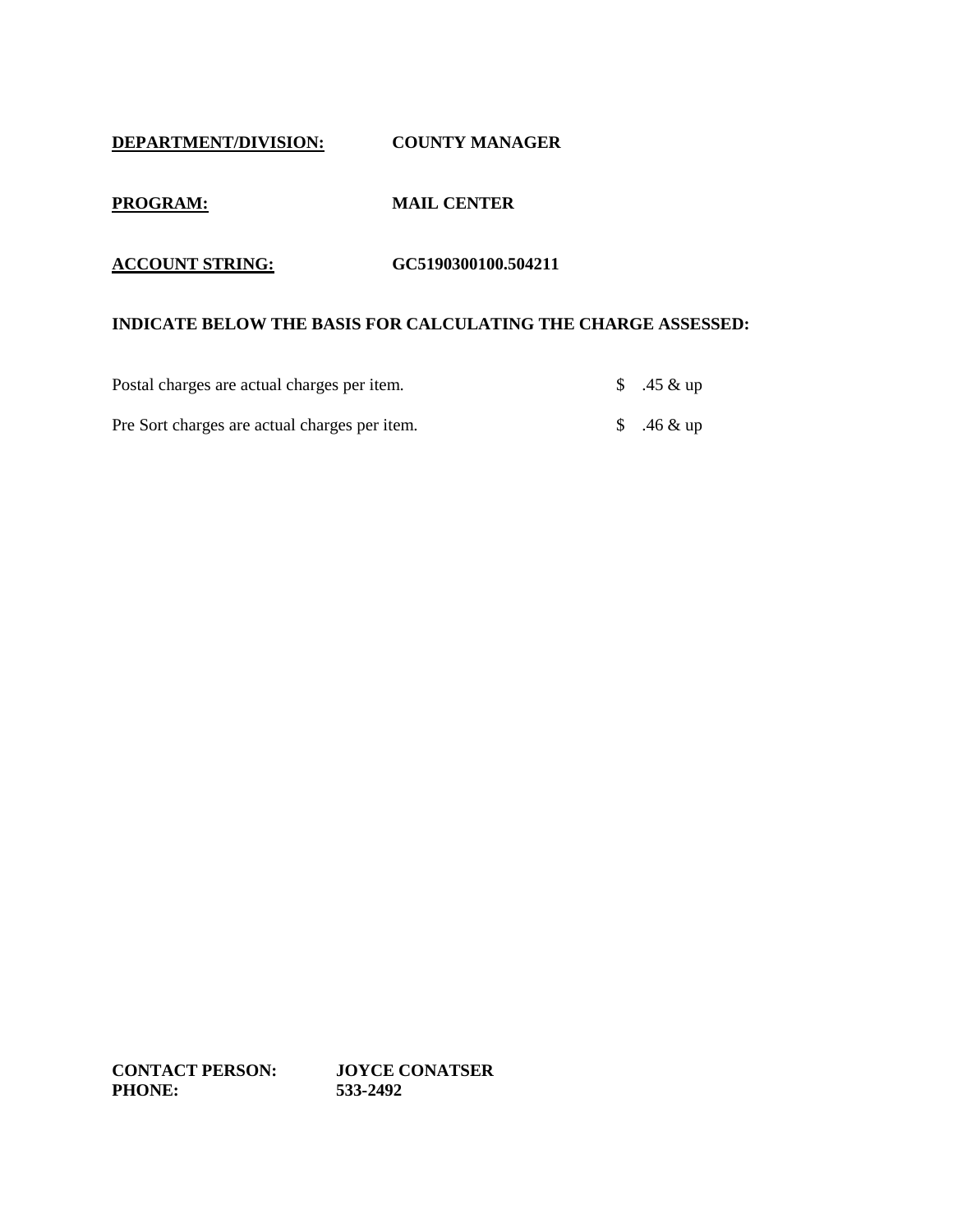### **DEPARTMENT/DIVISION: COUNTY MANAGER**

### **PROGRAM: PRE-PRINTED FORMS**

**REVENUE ACCOUNT STRING: BB5120100100.504710**

### **INDICATE BELOW THE BASIS FOR CALCULATING THE CHARGE ASSESSED:**

### **DESCRIPTION UNIT**

### **QUANTITY**

Petty Cash Voucher (pick up at duplicating) 50

Actual County quoted contract cost for Printing Services.

**CONTACT PERSON: JOYCE CONATSER PHONE: 533-2492**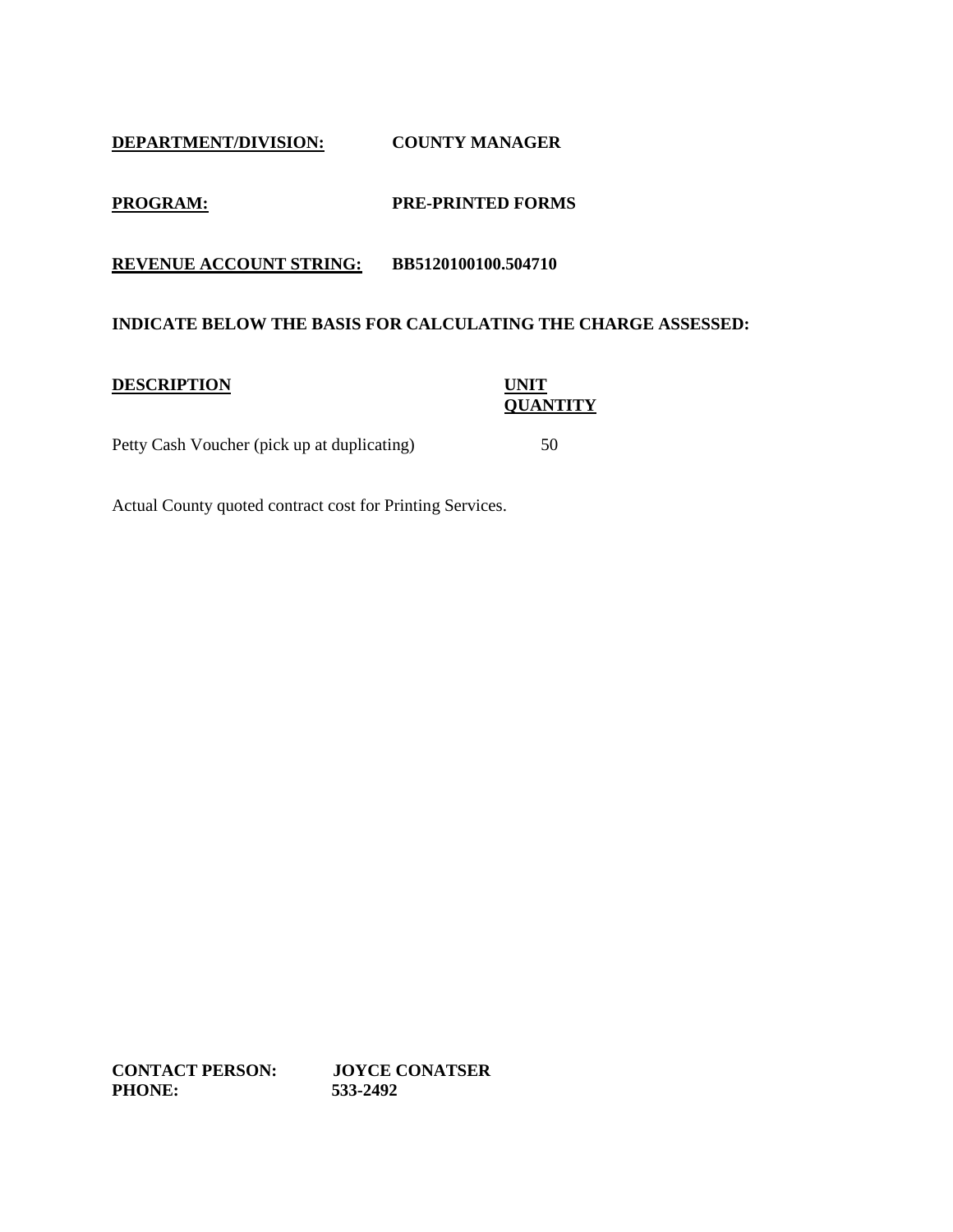**DEPARTMENT/DIVISION: COUNTY MANAGER**

### **PROGRAM: SUPPLEMENTS TO THE CODES OF LAWS AND ORDINANCES**

### **REVENUE ACCOUNT STRING: GC 5190300100.505410**

### **INDICATE BELOW THE BASIS FOR CALCULATING THE CHARGE ASSESSED:**

Cost of the supplements-per page is as charged by vendor. Actual postage is added for external mail-outs.

**CONTACT PERSON: JOYCE CONATSER PHONE: 533-2492**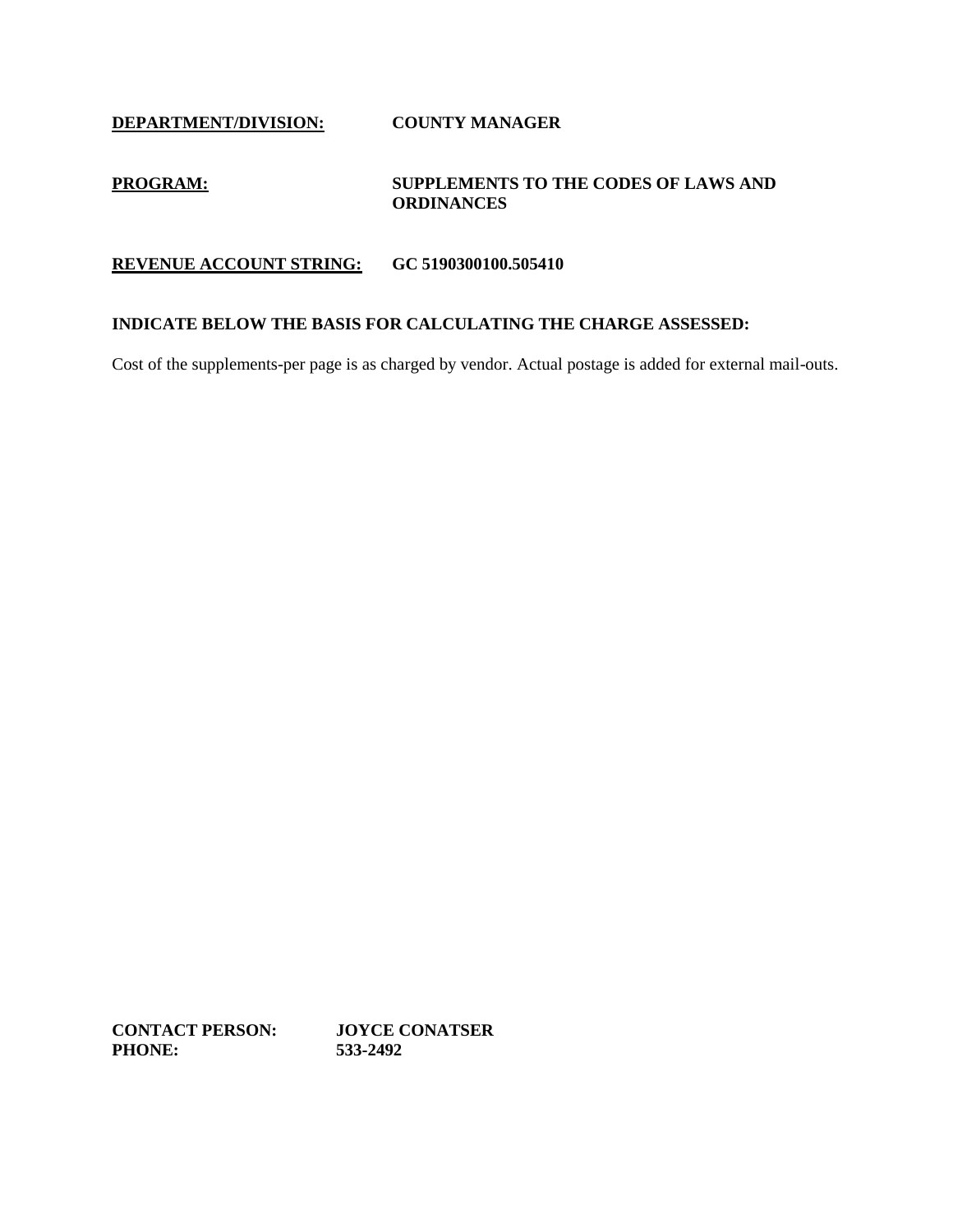**DEPARTMENT/DIVISION: COUNTY MANAGER/ COUNTY LANDS**

### **PROGRAM: CAPITAL IMPROVEMENT**

### **REVENUE ACCOUNT STRING: VARIES**

### **INDICATE BELOW THE BASIS FOR CALCULATING THE CHARGE ASSESSED:**

Project Management Time:

Department/Divisions which charge Project Management Time for Capital Projects do so based on an annual calculation prepared by Budget Services in conjunction with the participating Department/Division. Calculation is based on:

> Allocated reimbursable salaries Fringe benefit rates @39% Operating/Capital associated expenses Projected project related hours

FY15/16 Project Management Hourly Rates:

County Lands \$51.00

**CONTACT PERSON: LORI BORMAN PHONE: 533-2308**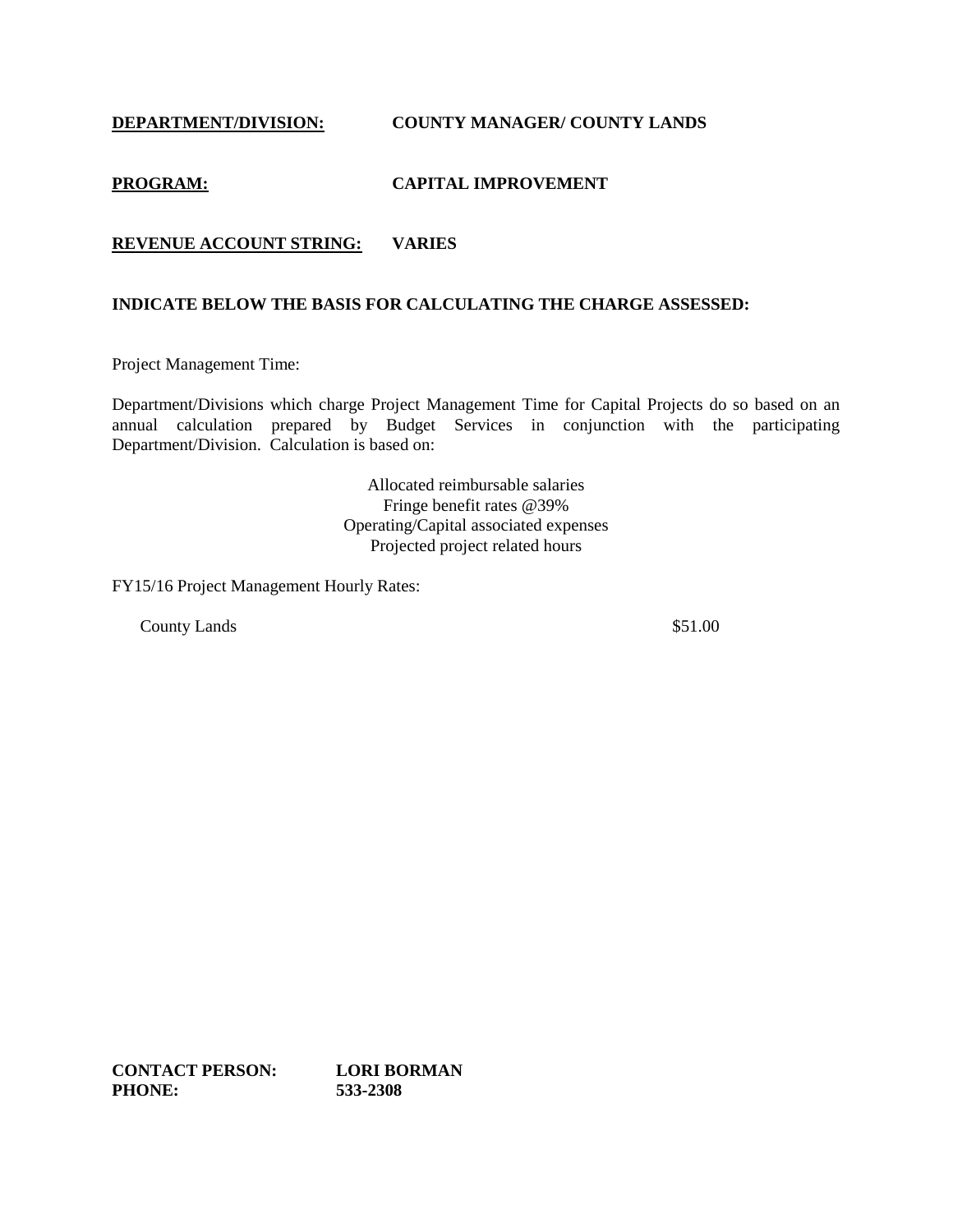**DEPARTMENT/DIVISION: FLEET MANAGEMENT**

### **PROGRAM: ROLLING & MOTORIZED EQUIPMENT/ FLEET MAINTENANCE**

### **REVENUE ACCOUNT STRING: JB5191059400.341210.9001**

### **INDICATE BELOW THE BASIS FOR CALCULATING THE CHARGE ASSESSED:**

Each County Department/Division that has rolling and motorized equipment maintained by Fleet Management is appropriated budgeted funds in order to financially support maintenance and repair costs. Budget Services calculates Department estimated total for the year and if actual charges increased/decreased adjustments are in the following year. This account covers Fleet Management's operation cost in maintaining the fleet.

**CONTACT PERSON: BRAD WRIGHT PHONE: 533-5338**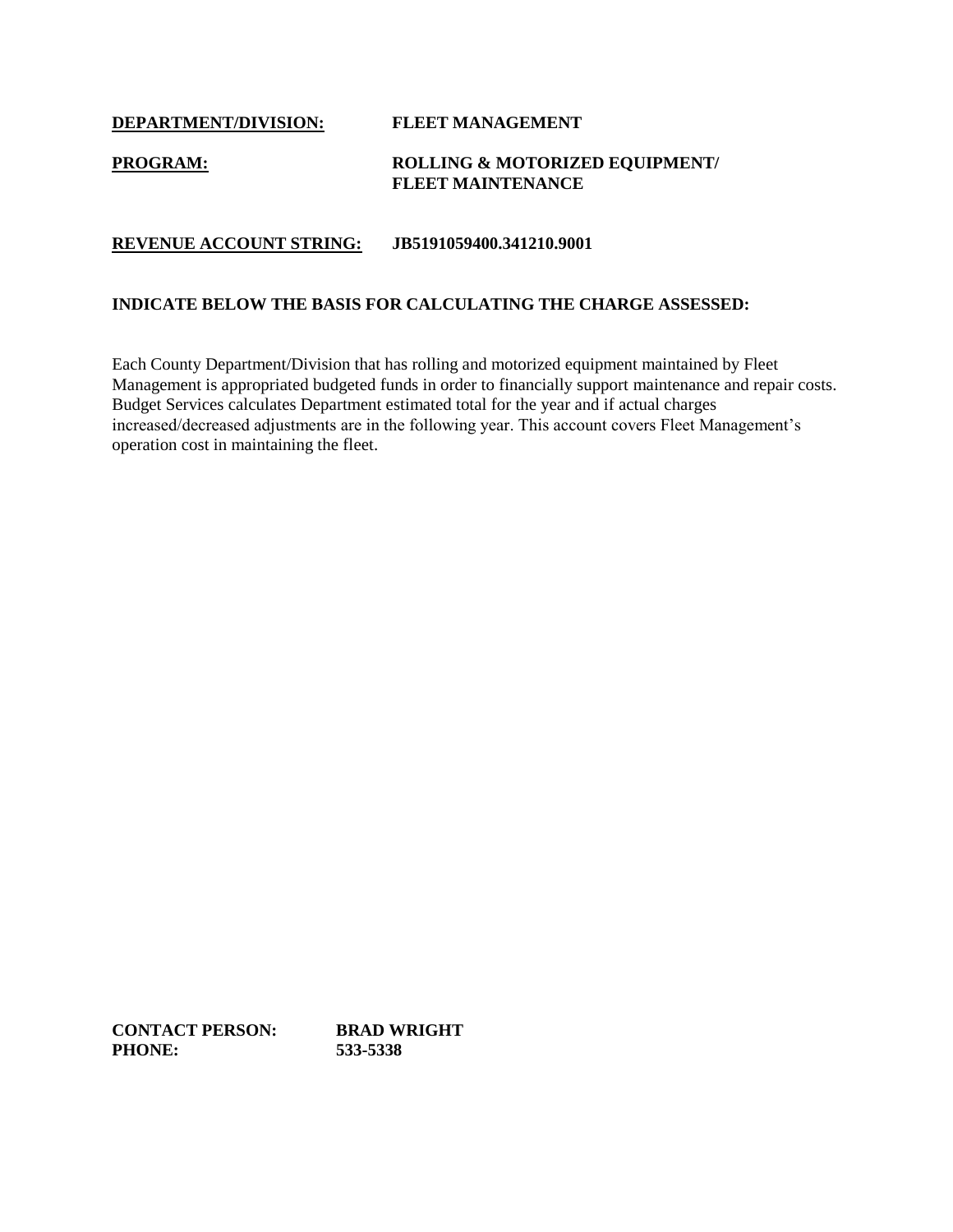**DEPARTMENT/DIVISION: FLEET MANAGEMENT**

### **PROGRAM: ROLLING & MOTORIZED EQUIPMENT/ GASOLINE/DIESEL FUEL**

### **REVENUE ACCOUNT STRING: JB5191059400.341210.9000**

### **INDICATE BELOW THE BASIS FOR CALCULATING THE CHARGE ASSESSED:**

The cost of gasoline and diesel fuel are invoiced to each user at net delivered price, plus applicable taxes Budget Services calculates Departments estimated totals for the year and if actual charges increase/decrease adjustments are in the following year.

**CONTACT PERSON: BRAD WRIGHT PHONE: 533-5338**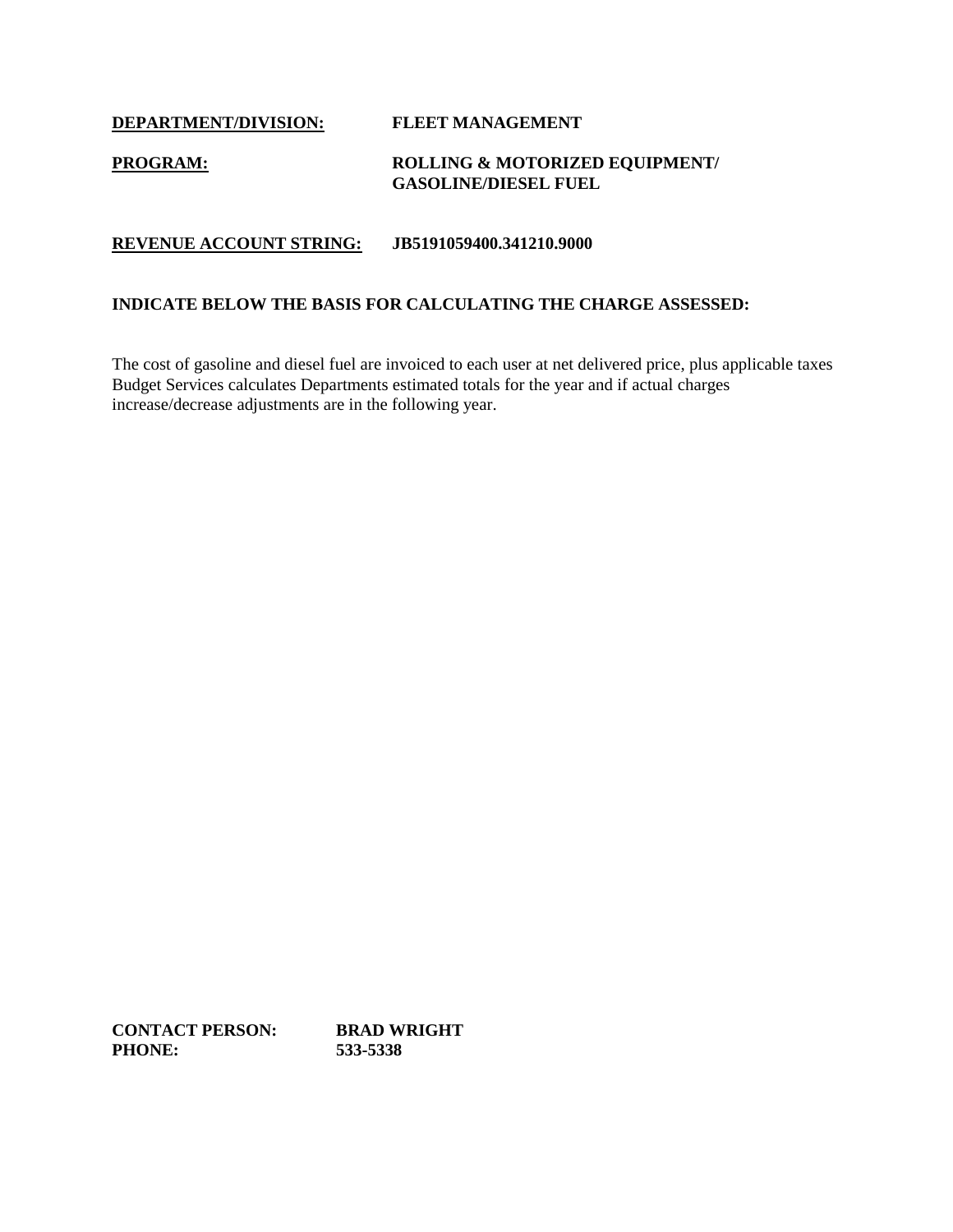### **DEPARTMENT/DIVISION: INDEPENDENT/PUBLIC SAFETY**

### **PROGRAM: RADIOS MAINTENANCE CONTRACT CHARGES**

### **REVENUE ACCOUNT STRING: KF5290352000.342900.9004**

### **INDICATE BELOW THE BASIS FOR CALCULATING THE CHARGE ASSESSED:**

Maintenance Contract, Operating Budget Charges - Vary per month

Maintenance Contract charges are figured each month as follows:

Maintenance Contract charges balance for the month, divided by number of months remaining in year, divided by number of users on the system during that month that are covered by the contract.

### **Example:**

February '2000 \$87,970/12 months/824 users=\$8.90 per radio for the month of February.

**CONTACT PERSON: JEN WATERS PHONE: 533-3922**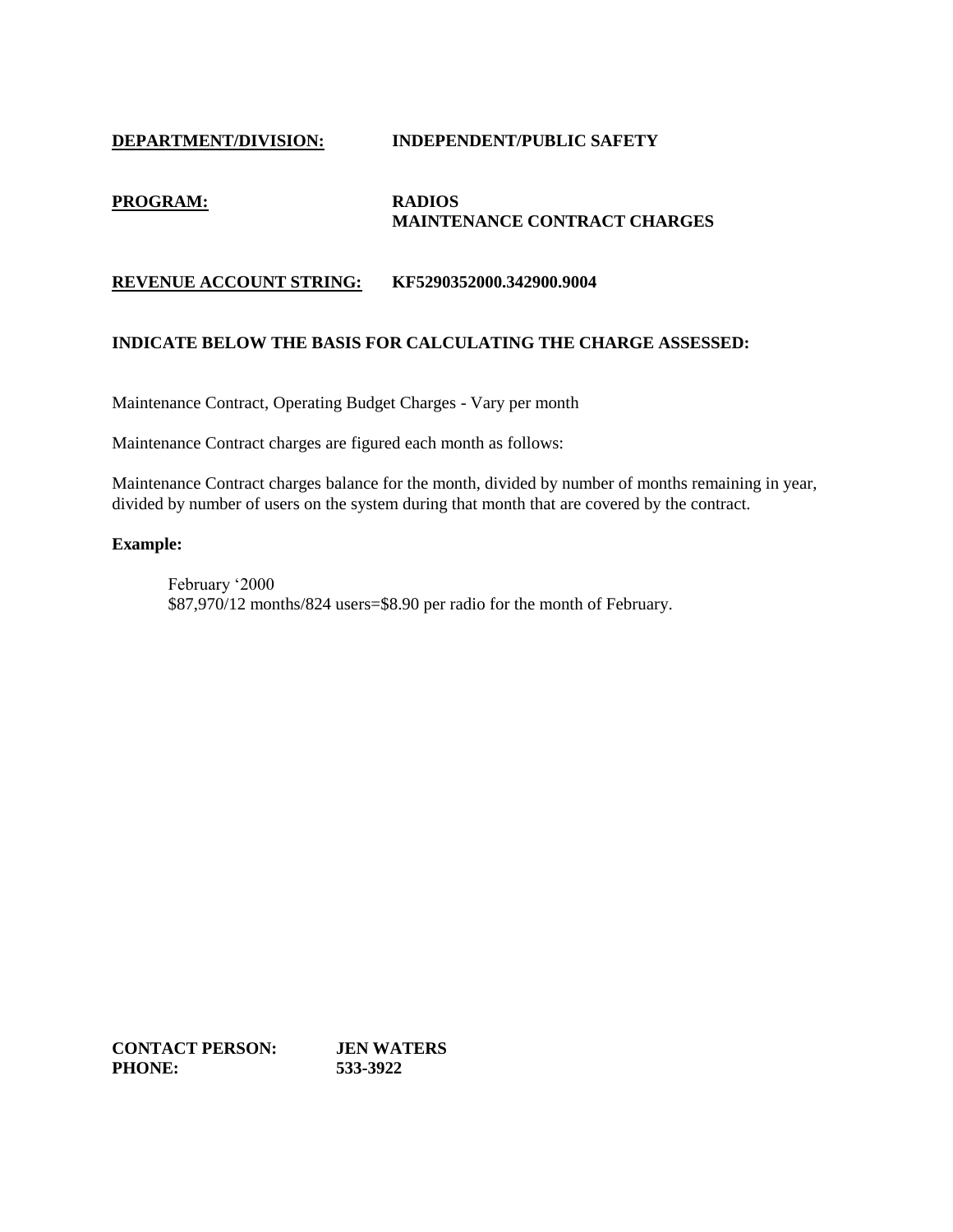### **DEPARTMENT/DIVISION: INDEPENDENT/PUBLIC SAFETY**

### **PROGRAM: RADIOS OPERATING BUDGET CHARGES**

### **REVENUE ACCOUNT STRING: KF5290352000.342900.9004**

### **INDICATE BELOW THE BASIS FOR CALCULATING THE CHARGE ASSESSED:**

Operating budget charges are figured each month as follows:

GCN operating budget balance for the month, divided by the number of users on the system during that month.

### **Example:**

February '2000 \$329,608/12 months/2,620 users=\$10.48 per radio for the month of February.

**CONTACT PERSON: JEN WATERS PHONE: 533-3922**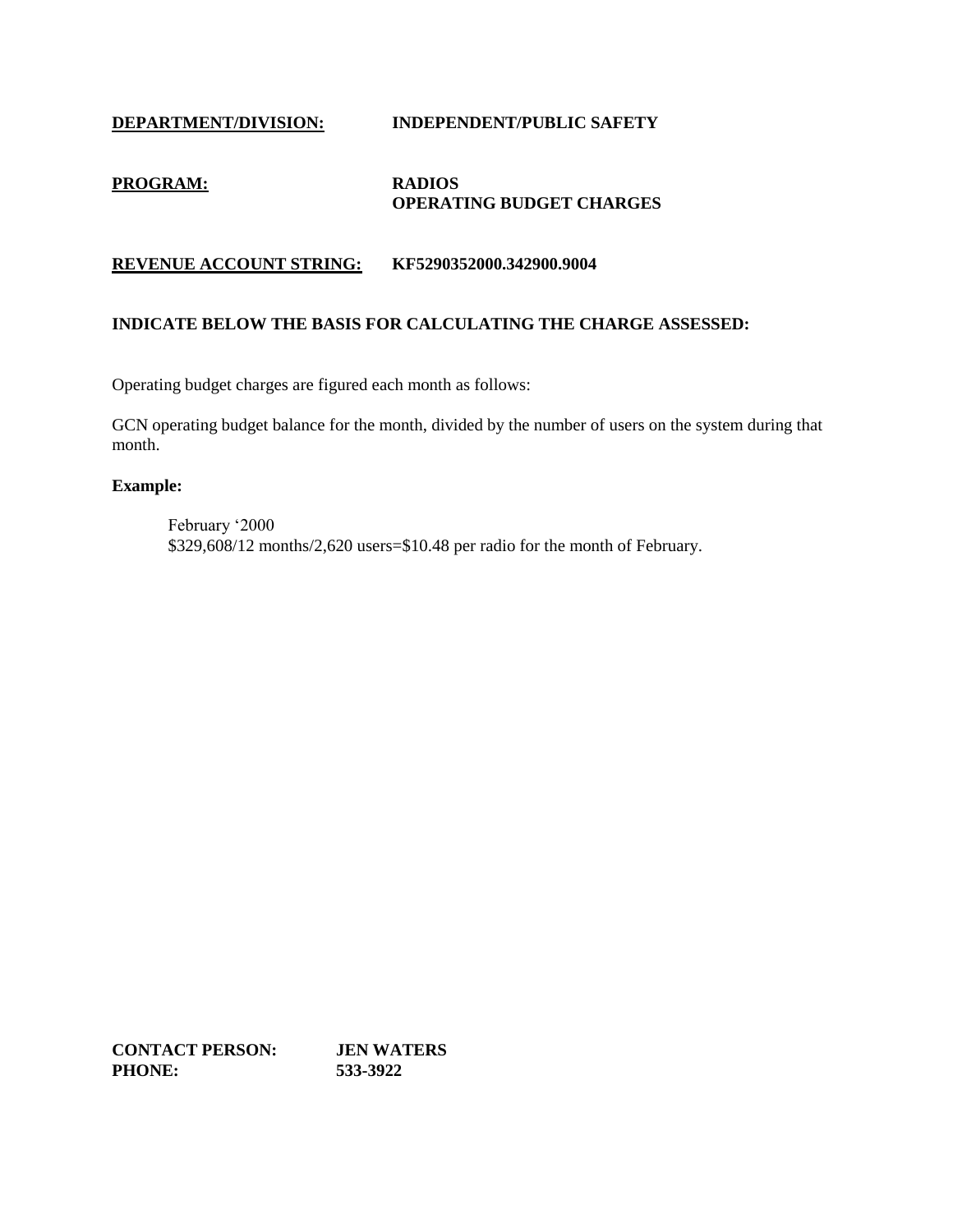**DEPARTMENT/DIVISION: PUBLIC WORKS/NATURAL RESOURCES**

### **PROGRAM: ENVIRONMENTAL LABORATORY/CHARGES FOR SERVICES**

**REVENUE ACCOUNT STRING: OC5370800100.343900.9002**

### **INDICATE BELOW THE BASIS FOR CALCULATING THE CHARGE ASSESSED:**

See **EXTERNAL FEES AND CHARGES MANUAL** for Fees.

**CONTACT PERSON: RICK ARMSTRONG PHONE: 533-8600**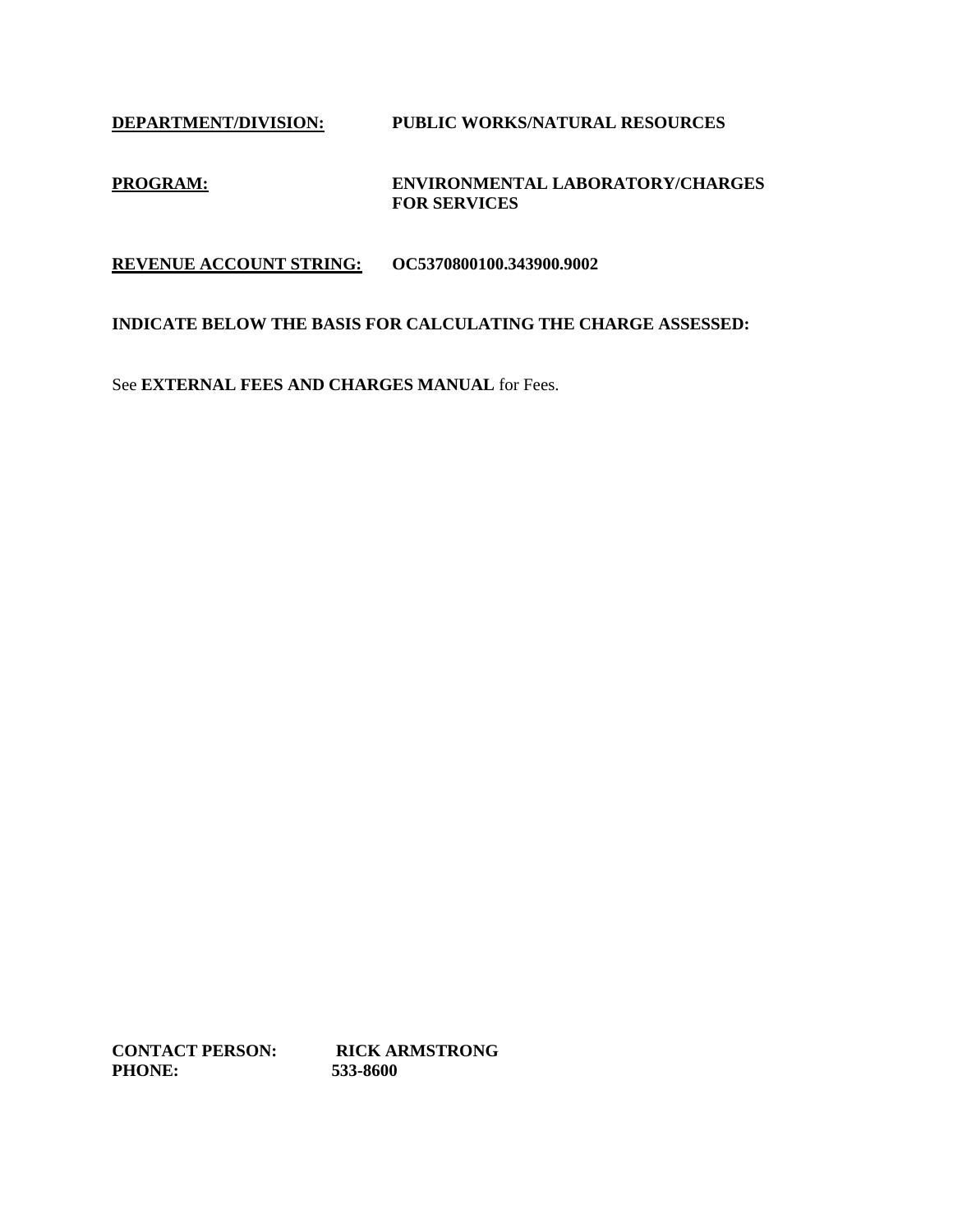## **DEPARTMENT/DIVISION: PUBLIC WORKS/NATURAL RESOURCES PROGRAM: ENVIRONMENTAL LABORATORY/RENTAL FEES**

### **REVENUE ACCOUNT STRING: 001-5120-362000-0300-000-0000-00**

### **INDICATE BELOW THE BASIS FOR CALCULATING THE CHARGE ASSESSED:**

Lee County Utilities charges the Environmental Laboratory program \$7.50 per square foot rent annually for approximately 5,000 square feet. The lab charges the Lee County Health Department Engineering Division \$39,174.00 for the 3,000 square feet they occupy annually. This includes lights, garbage, water and sewer, lawn maintenance, use of lab equipment, and all other expenses associated with the day-today operations of the Environmental Laboratory. The fee is reviewed on an annual basis based upon changes to utilities and materials costs.

**CONTACT PERSON: RICK ARMSTRONG PHONE: 533-8600**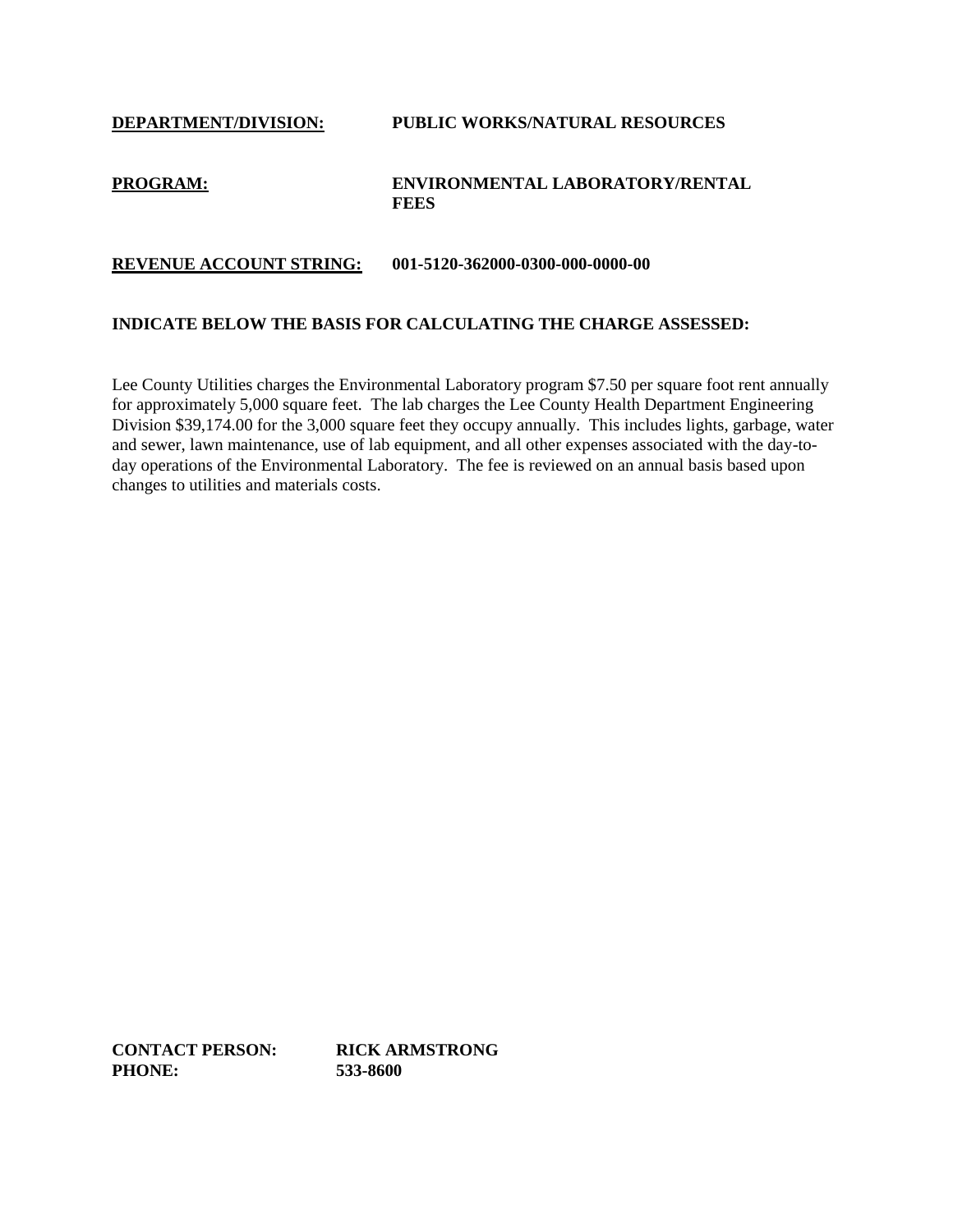**DEPARTMENT/DIVISION: SOLID WASTE**

### **PROGRAM: CODE ENFORCEMENT ABATEMENT PROJECT PROPERTY CLEAN-UP**

#### **REVENUE ACCOUNT STRING: 40100.115090**

### **INDICATE BELOW THE BASIS FOR CALCULATING THE CHARGE ASSESSED:**

Charges are generally calculated on an hourly basis. Personnel costs are based on the average salary and benefits of the Division personnel that perform the work. Equipment costs are based on hourly rates established by the Federal Emergency Management Agency (FEMA) guidelines. Disposal cost is in accordance with the External Fee Manual. Typical hourly charges are shown below. Any equipment which must be rented or purchased will be an additional cost. Total cost will vary depending on the size of the project.

| \$57.62 PER HOUR        |
|-------------------------|
| \$25.46 PER HOUR        |
| \$18.49 PER HOUR        |
| \$35.47 PERHOUR         |
| <b>\$76.27 PER HOUR</b> |
| \$136.57 PER HOUR       |
| \$12.78 PER HOUR        |
| \$53.22 PER HOUR        |
| \$136.57 PER HOUR       |
| <b>\$52.98 PER HOUR</b> |
|                         |
|                         |

**CONTACT PERSON: MARY KAY DITCH PHONE: 533-8932**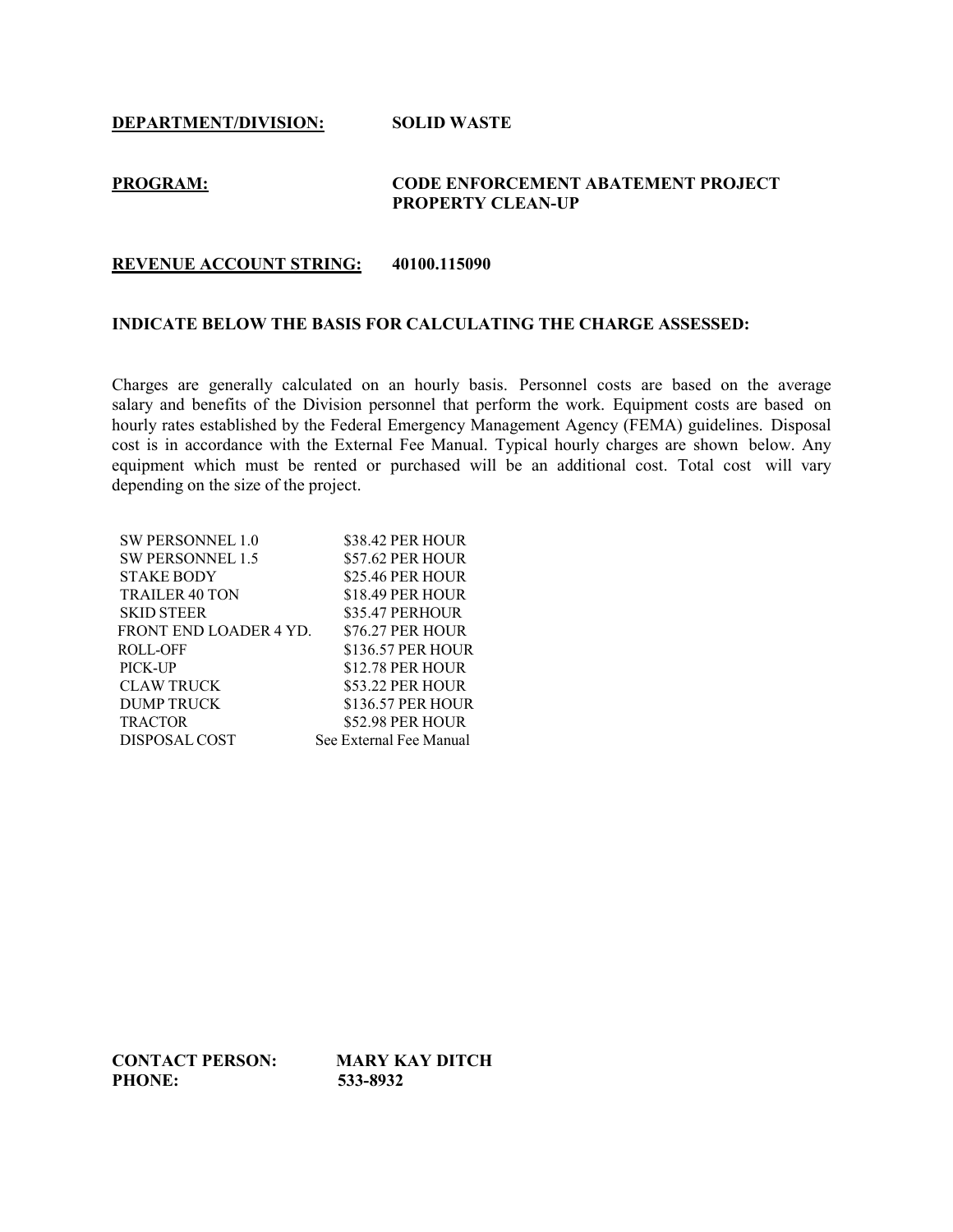**DEPARTMENT/DIVISION: SOLID WASTE**

### **PROGRAM: UTILITIES DIVISION BIOSOLID WASTE DISPOSAL**

### **REVENUE ACCOUNT STRING: 40100.115090**

### **INDICATE BELOW THE BASIS FOR CALCULATING THE CHARGE ASSESSED:**

Charges are calculated on a per ton basis for bio-solids delivered by the Utilities Division (or its designated contractor) to the Lee Hendry Landfill and Compost Site.

DISPOSAL COST FOR BIOSOLID MATERIAL \$36.28 per ton

**CONTACT PERSON: MARY KAY DITCH<br>PHONE:** 533-8932 PHONE: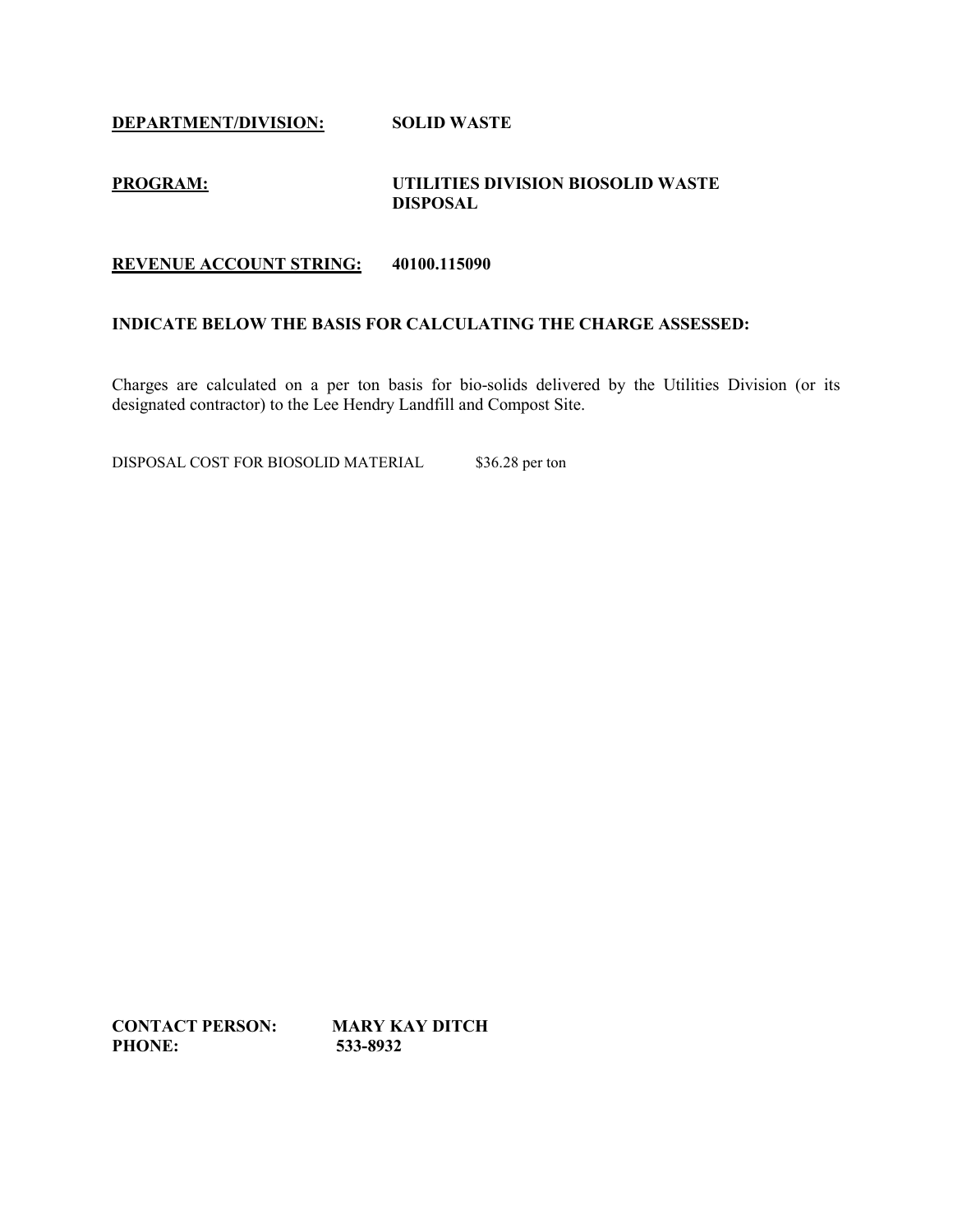### **PROGRAM: CONTRACTED INFORMATION TECHNOLOGY SERVICES**

### **REVENUE ACCOUNT STRING:**

### **INDICATE BELOW THE BASIS FOR CALCULATING THE CHARGE ASSESSED:**

The County's ITG functions, such as data processing, networking, applications development, help desk, and PC support, have been outsourced to Atos. The IGS charge is based on the cost of the contract with Atos and other expenses Atos incurs on behalf of the County.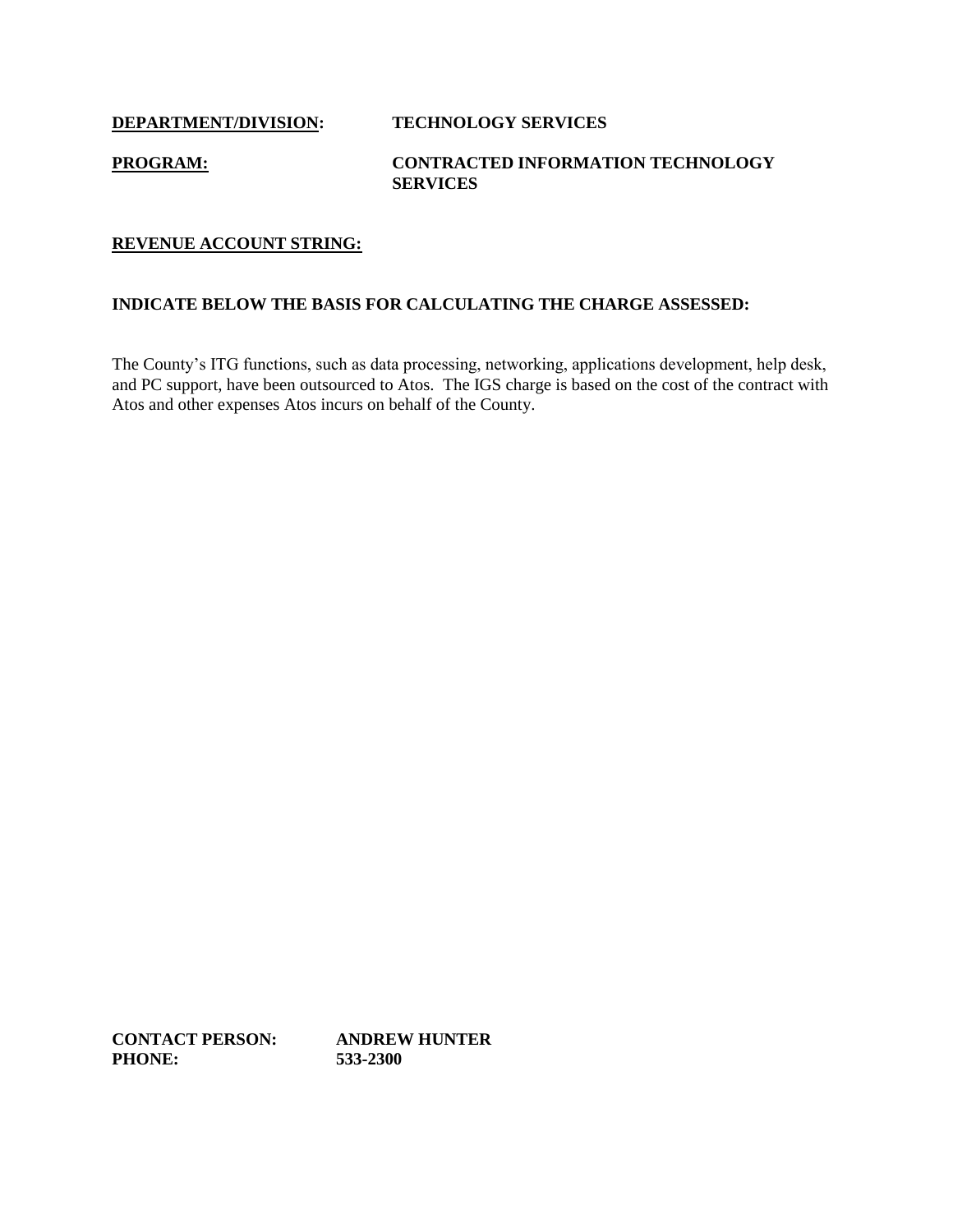### **PROGRAM: TELEPHONES/DATA LINES**

### **REVENUE ACCOUNT STRING:**

### **INDICATE BELOW THE BASIS FOR CALCULATING THE CHARGE ASSESSED:**

ITG allocates ITG costs to clients for telephone and data line services, county fiber optic network and 3rd party lease charges. This allocation includes fixed and variable charges. Capital charges are allocated by the department/divisions.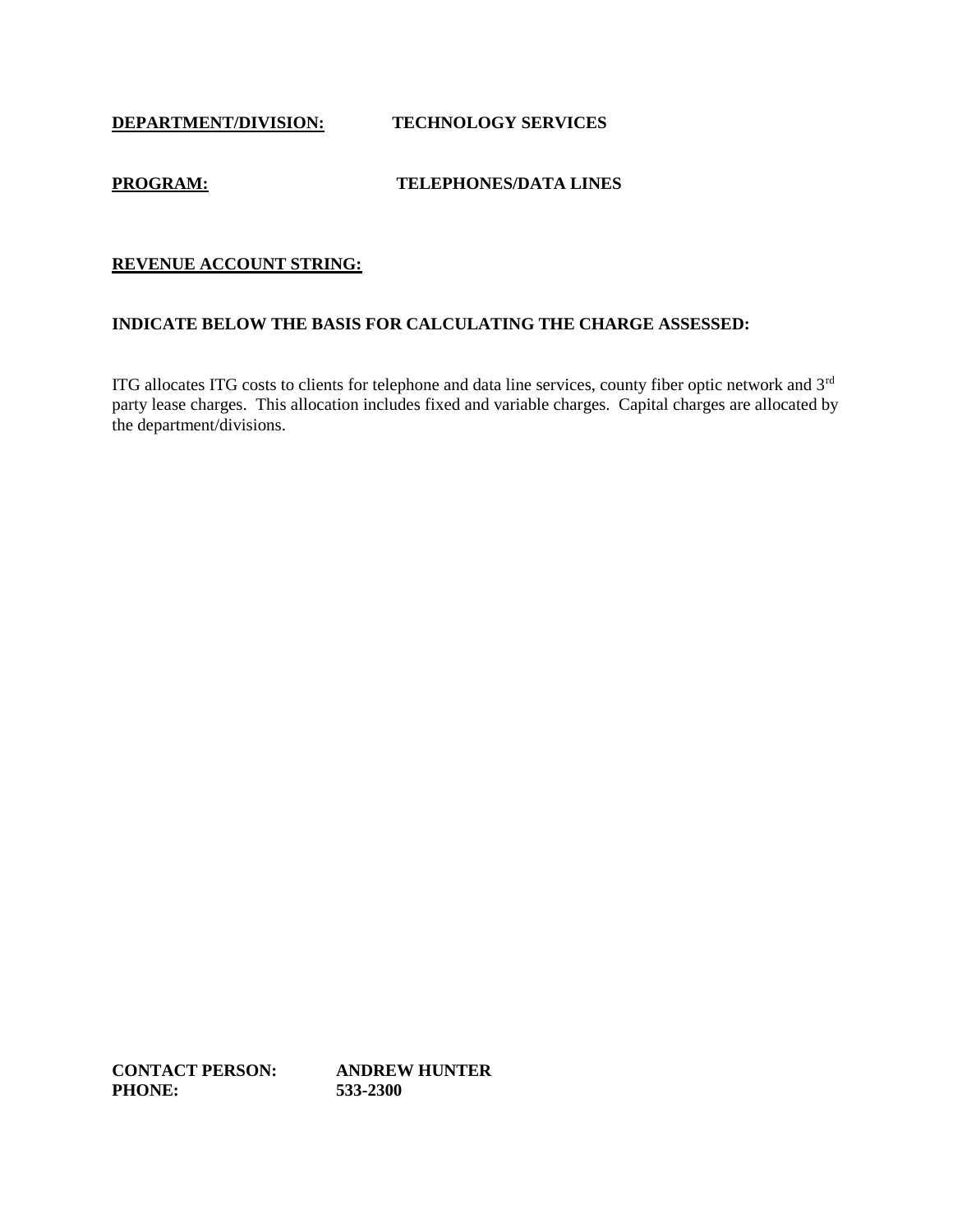### **PROGRAM: TELEPHONES EQUIPMENT/PARTS PURCHASES**

### **REVENUE ACCOUNT STRING: KC5133051500.504670**

### **INDICATE BELOW THE BASIS FOR CALCULATING THE CHARGE ASSESSED:**

Equipment/Parts Purchases including handsets, headset, cords, etc.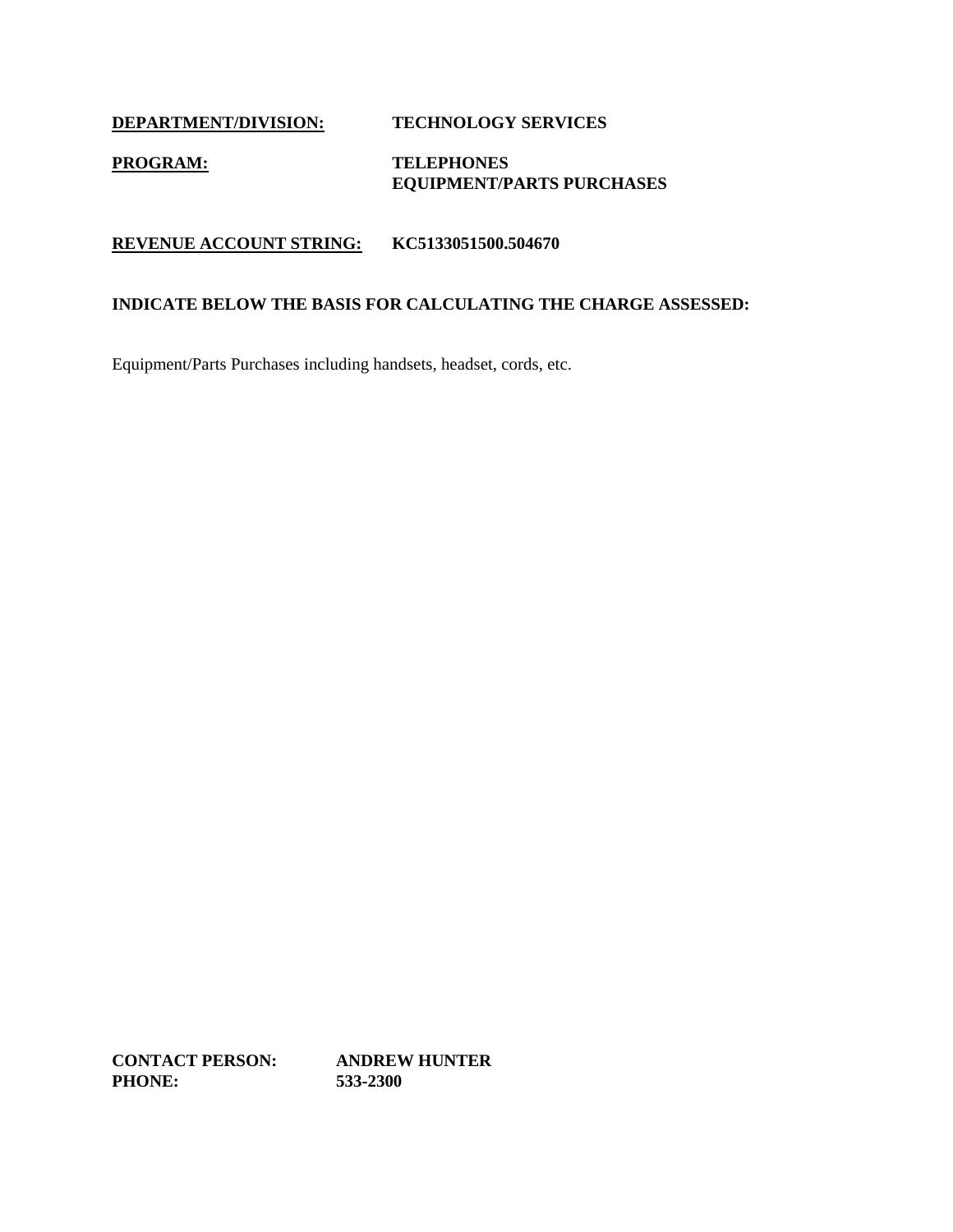### **PROGRAM: TELEPHONES FUTURE CAPITAL CHARGES**

### **REVENUE ACCOUNT STRING:**

### **INDICATE BELOW THE BASIS FOR CALCULATING THE CHARGE ASSESSED:**

Future capital charges are quoted for the users for future telephone equipment replacement. Each department/division gets a P.O. for their purchases and furnishes ITG the RPO and purchase order information and the equipment is ordered on their behalf.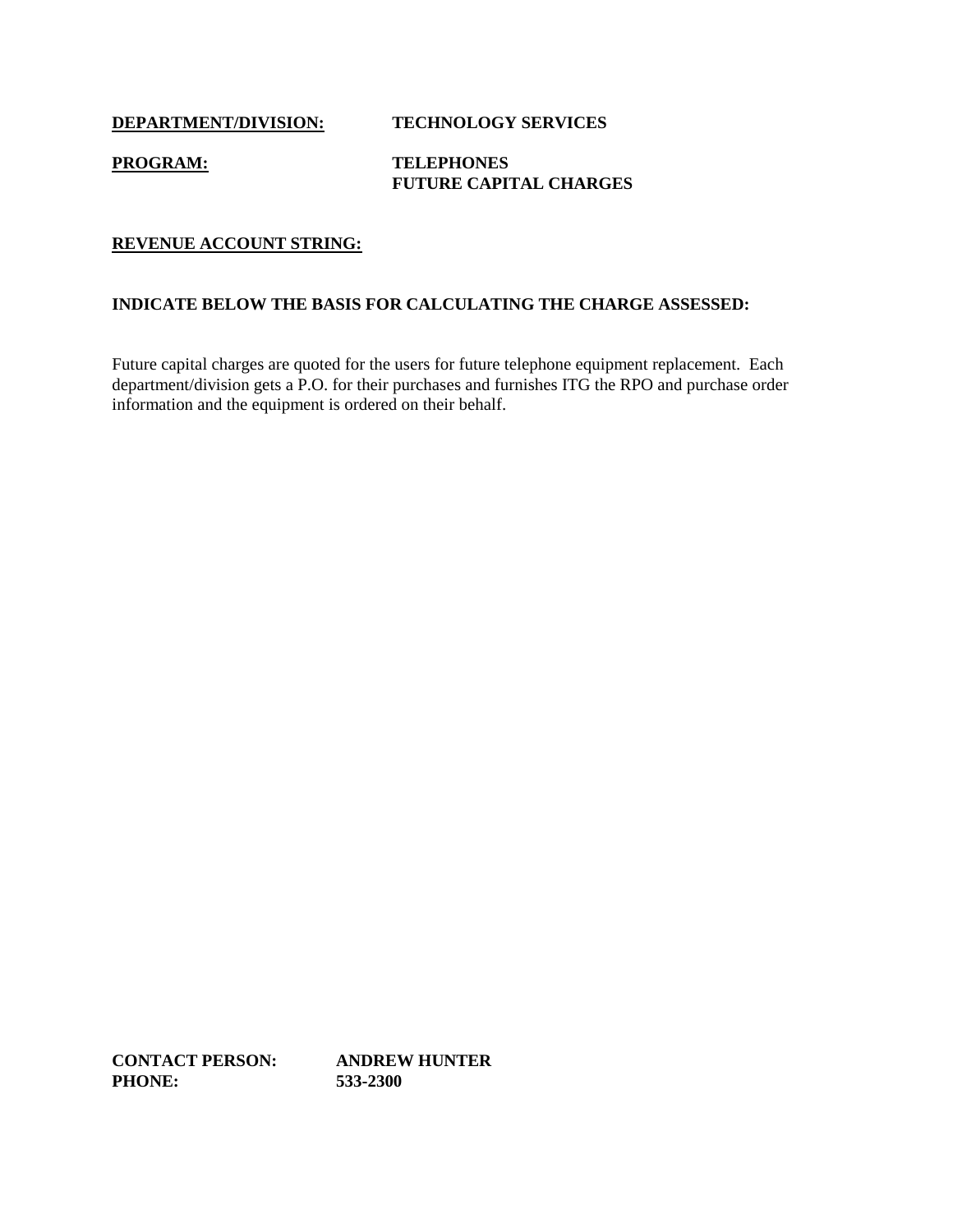### **PROGRAM: TELEPHONES LONG DISTANCE CHARGES/DIRECTORY ASSISTANCE CHARGES**

### **REVENUE ACCOUNT STRING: KC5133051500.504135**

### **INDICATE BELOW THE BASIS FOR CALCULATING THE CHARGE ASSESSED:**

Long Distance Charges/Directory Assistance Charges - Landlines:

As charged by vendor. Vendor charges are not increased by the County.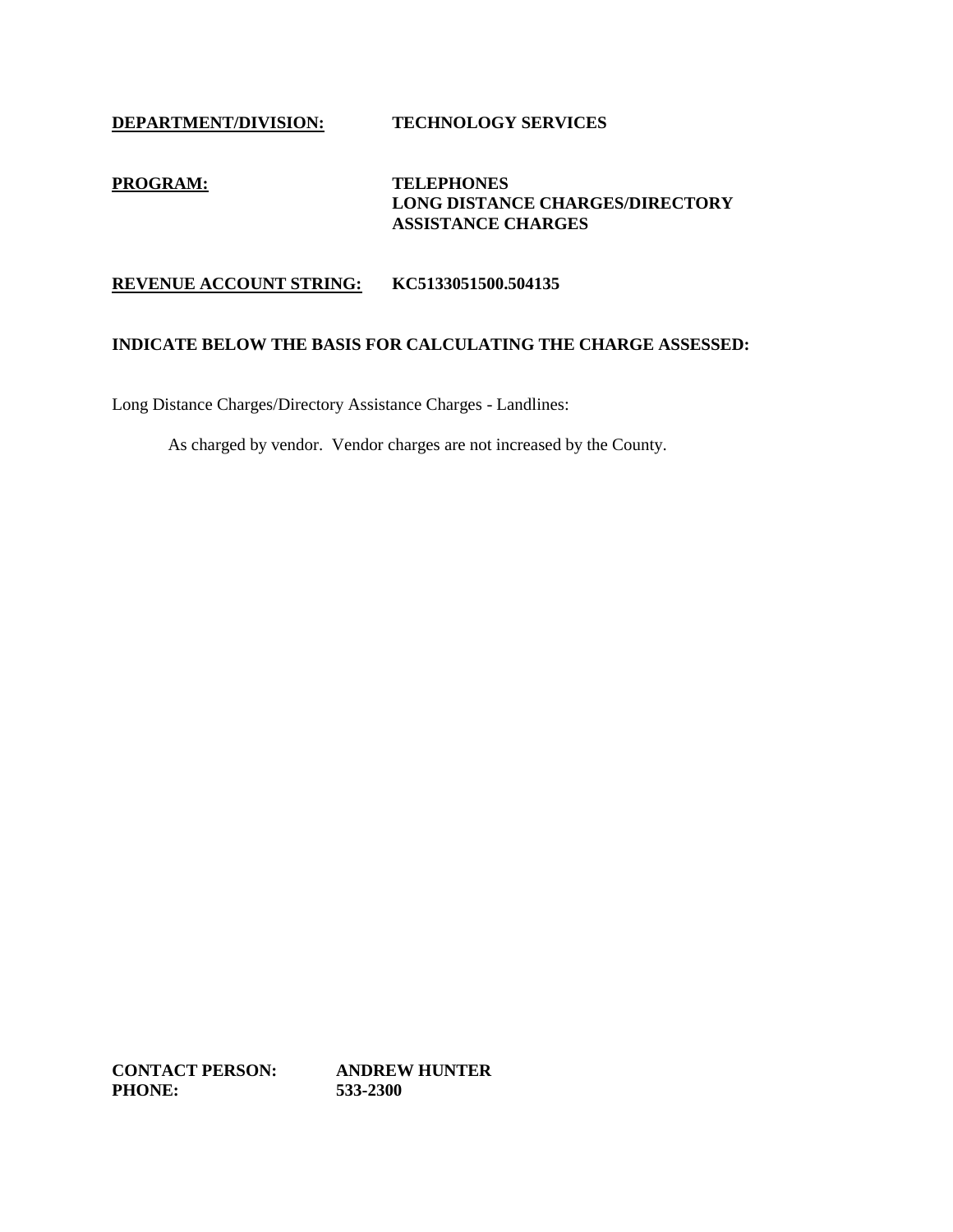### **PROGRAM: TELEPHONES MAINTENANCE CONTRACT CHARGES**

### **REVENUE ACCOUNT STRING: KC5133051500.504680**

### **INDICATE BELOW THE BASIS FOR CALCULATING THE CHARGE ASSESSED:**

Maintenance Contract charges are figured and allocated annually based on line count per business unit. IGS charge for phone.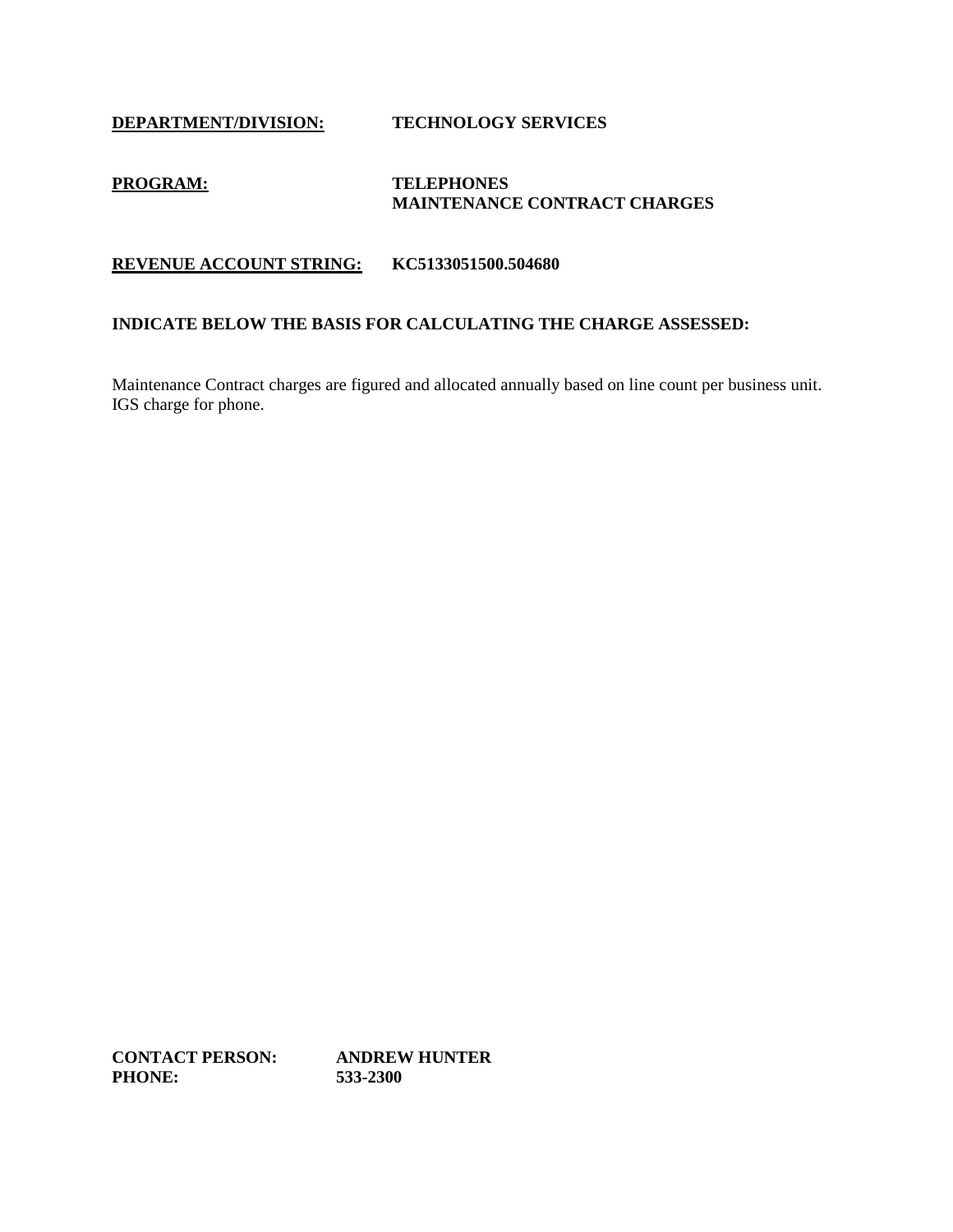### **PROGRAM: TELEPHONES SERVICE, REPAIR & INSTALLATION CHARGES**

**REVENUE ACCOUNT STRING: KC5133051500.504670**

### **INDICATE BELOW THE BASIS FOR CALCULATING THE CHARGE ASSESSED:**

Service, Repair, or Installation calls by vendor: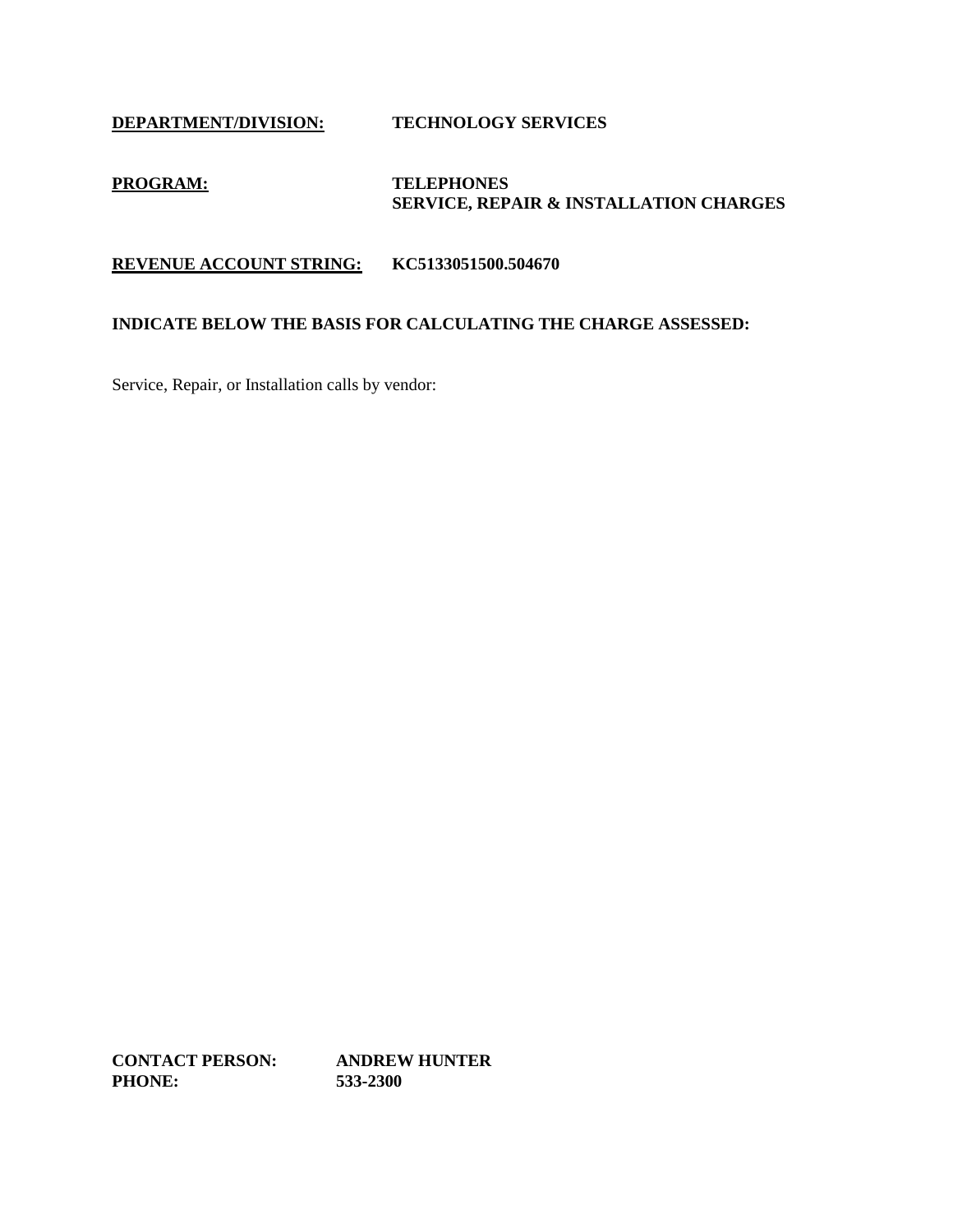### **PROGRAM: TELEPHONES TELEPHONE LINE/OPERATING FEE CHARGES**

### **REVENUE ACCOUNT STRING: KC5133051500.504130**

### **INDICATE BELOW THE BASIS FOR CALCULATING THE CHARGE ASSESSED:**

Operating budgets for fixed telephone charges are figured annually based on the number of lines per account string. This is determined by dividing the total charges by the total number of lines using the service.

IGS charges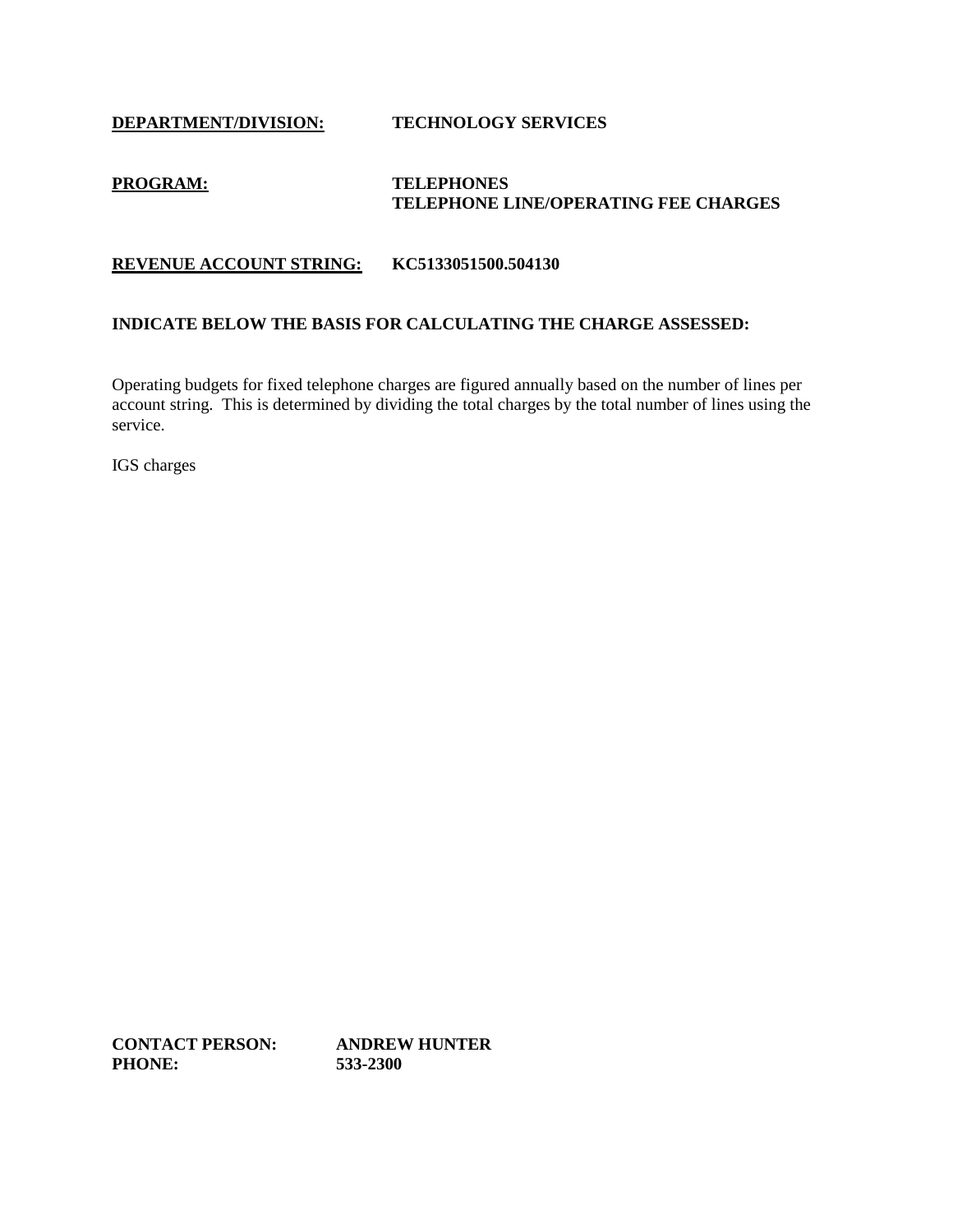### **PROGRAM: GRAPHICS**

### **REVENUE ACCOUNT STRING: KC5191500100.369900.9002**

### **INDICATE BELOW THE BASIS FOR CALCULATING THE CHARGE ASSESSED:**

Graphics charges \$33.00 per hour for labor. Additional charges are also assessed for other materials used.

**CONTACT PERSON: GEORGIA SEKULSKI PHONE: 533-2113**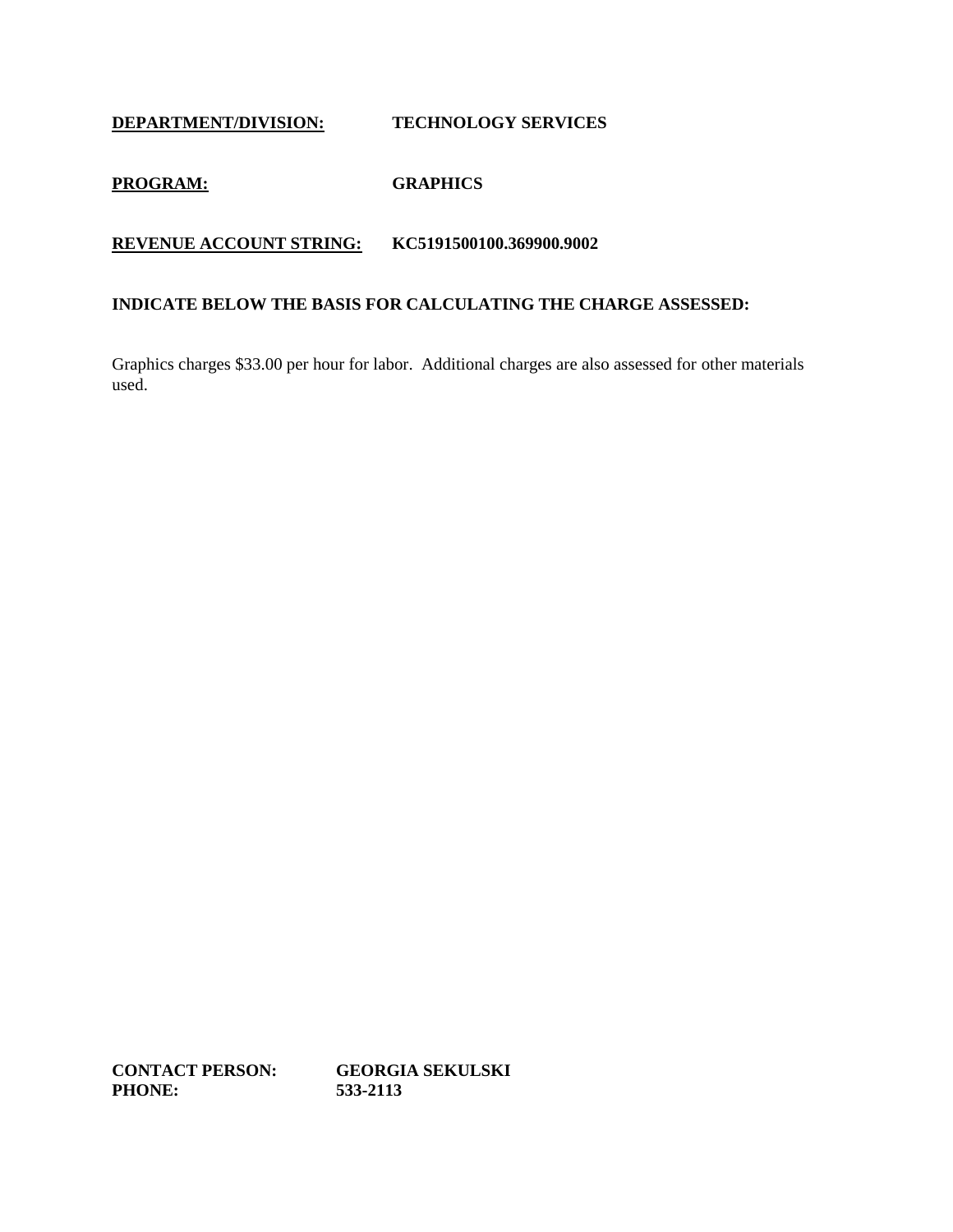### **PROGRAM: VIDEO PRODUCTION/COPIES**

### **REVENUE ACCOUNT STRING: KC5191500100.369900.9006**

### **INDICATE BELOW THE BASIS FOR CALCULATING THE CHARGE ASSESSED:**

| Video Shooting                       | \$33.00/hr. |
|--------------------------------------|-------------|
| Editing                              | \$33.00/hr. |
| <b>Graphics Production</b>           | \$33.00/hr. |
| DVD dubs (short)                     | \$ 8.00 ea. |
| <b>Additional DVD copies</b>         | $$4.00$ ea. |
| <b>DVD-</b> Chamber Recorded Meeting | \$2.00      |

These charges are to Lee County Departments/Divisions for video productions produced specifically for them. It includes 1 (one) DVD or digital file of the finished product. Additional copies are \$4.00 each. Any equipment which might be rented or purchased will be an additional cost. Charges take into account the costs and maintenance of the professional broadcast equipment used.

If a project is initiated by a Department and is then postponed or abandoned, said Department is responsible for any completed production work. Department will be billed within 60 days.

Copies of video production done for Lee TV Newswrap are sometimes requested by Departments. DVD or digital file copies are \$8.00 each unless the department was directly involved in the field production, then no charge.

**CONTACT PERSON: GEORGIA SEKULSKI PHONE: 533-2113**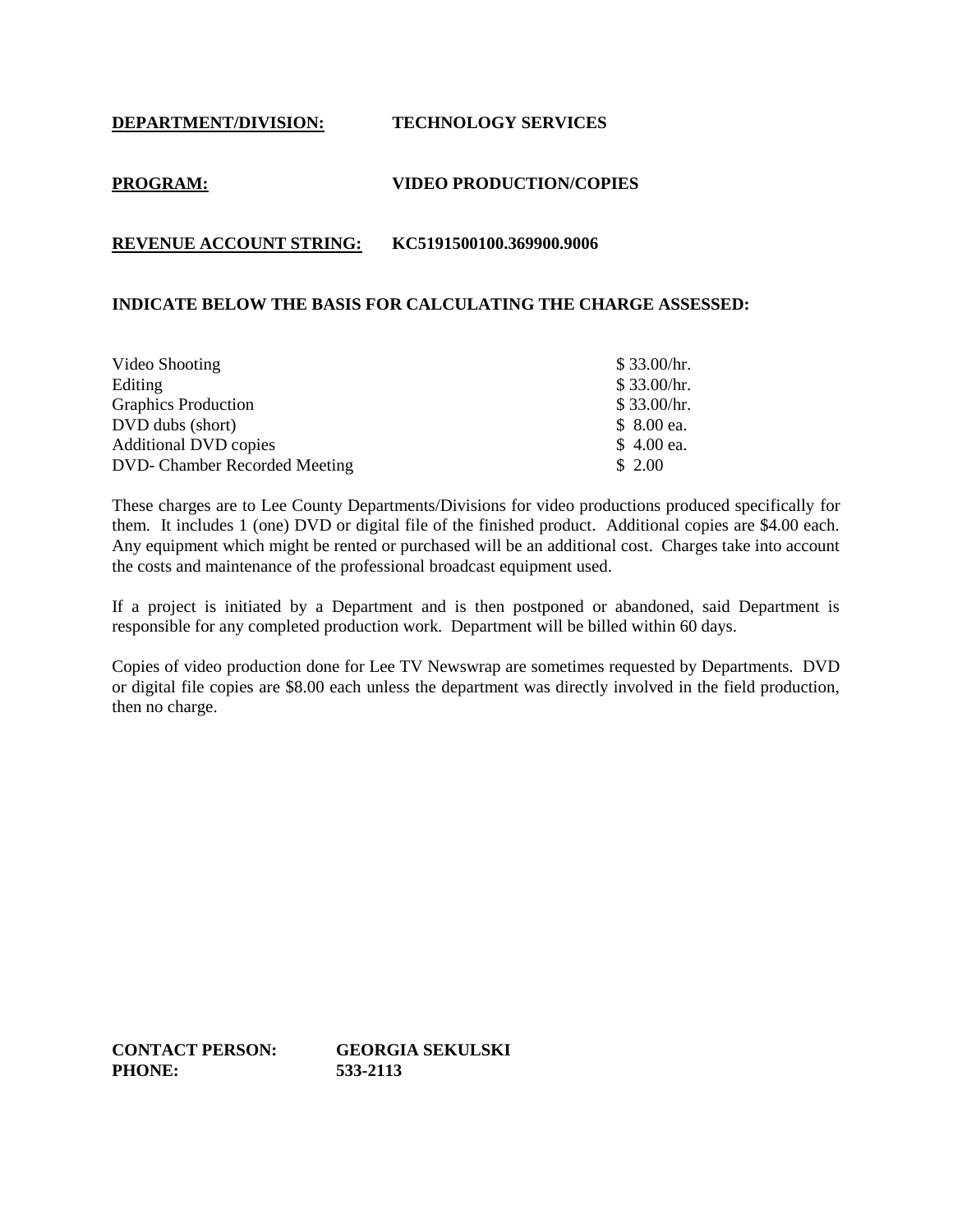**DEPARTMENT/DIVISION: TRANSIT**

### **PROGRAM: FIXED ROUTE/COMMUTER SPECIAL TRIPS**

### **REVENUE ACCOUNT STRING: \*KI5440148600.344300.9004 Commuter Special Trips (2 hour minimum)**

### **INDICATE BELOW THE BASIS FOR CALCULATING THE CHARGE ASSESSED:**

Fee is based on operating cost per hour.

 **\*** This fee is collected both internally and externally.

\*\* Transit Director may waive fee for in kind service match. Transit Director may waive 2 hour minimum if the special trip can be scheduled just prior to or immediately after existing bus service.

**CONTACT PERSON: LEE COMBS PHONE: 533-0332**